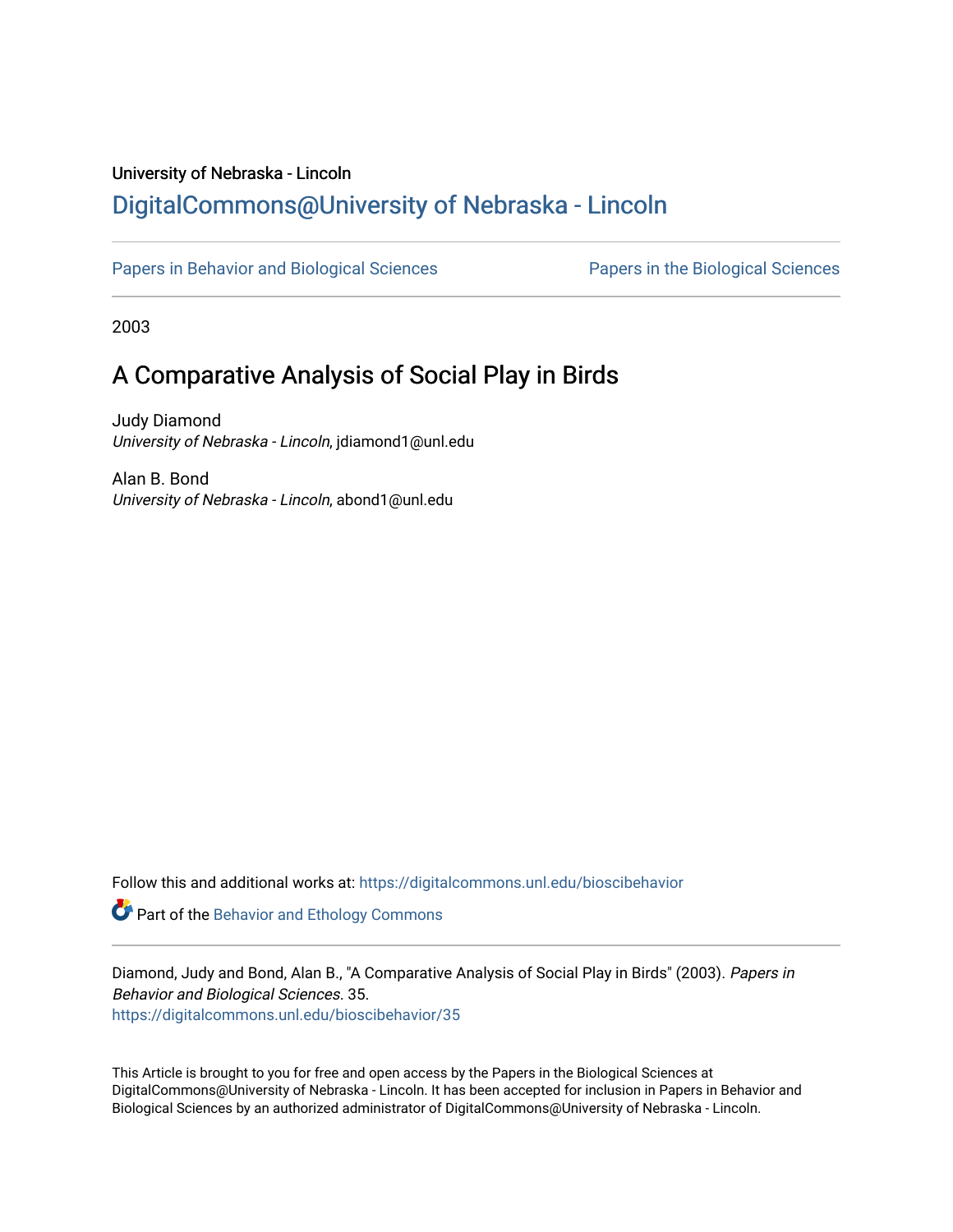Published in *Behaviour* 140 (2003), pp. 1091-1115. Copyright © 2003 Koninklijke Brill NV, Leiden. Used by permission.

# A Comparative Analysis of Social Play in Birds

#### Judy Diamond

University of Nebraska State Museum, Lincoln, Nebraska, 68588 USA

### Alan B. Bond

School of Biological Sciences, University of Nebraska–Lincoln, Lincoln, Nebraska, 68588 USA

*Corresponding author —* J. Diamond, jdiamond@unl.edu

#### **Summary**

Although social play is broadly distributed among mammals, it is infrequently encountered in other vertebrate taxa. It is, however, displayed in a fully realized and complex form in several groups of birds. Unambiguous accounts of social play have been recorded from thirteen species of parrots, seven species of corvids, and several hornbills and Eurasian babblers. We conducted an analysis of the avian play literature, testing for differences between avian taxa, as well as for correlations between play complexity, brain size, and age of first reproduction. Corvids were far more likely to show social object play than parrots. Corvids, parrots, and hornbills had larger relative brain sizes than would be predicted from a class-level allometric regression, but brain size was not associated with the complexity of social play among genera within taxa. Play complexity within parrots and corvids was, however, significantly associated with the age of first reproduction. The likelihood of complex social play appears to increase when delayed reproduction is accompanied by persisting relationships between adults and post-fledging juveniles. The adaptive significance of social play in birds thus offers intriguing parallels to similar analyses in mammals.

This work was supported in part by the National Geographic Society, the University of Nebraska State Museum, and the University of Nebraska School of Biological Sciences. The authors thank P. Sweet from the American Museum of National History, W. Longmore of Museum Victoria at Melbourne, and Dr. R. Mulder and I. Woxvold, Department of Zoology, University of Melbourne, who generously provided us with apostlebird weights. Dr. G. Paz-y-Miño C. and two anonymous reviewers for *Behaviour* provided us with thoughtful comments on an earlier version of this manuscript.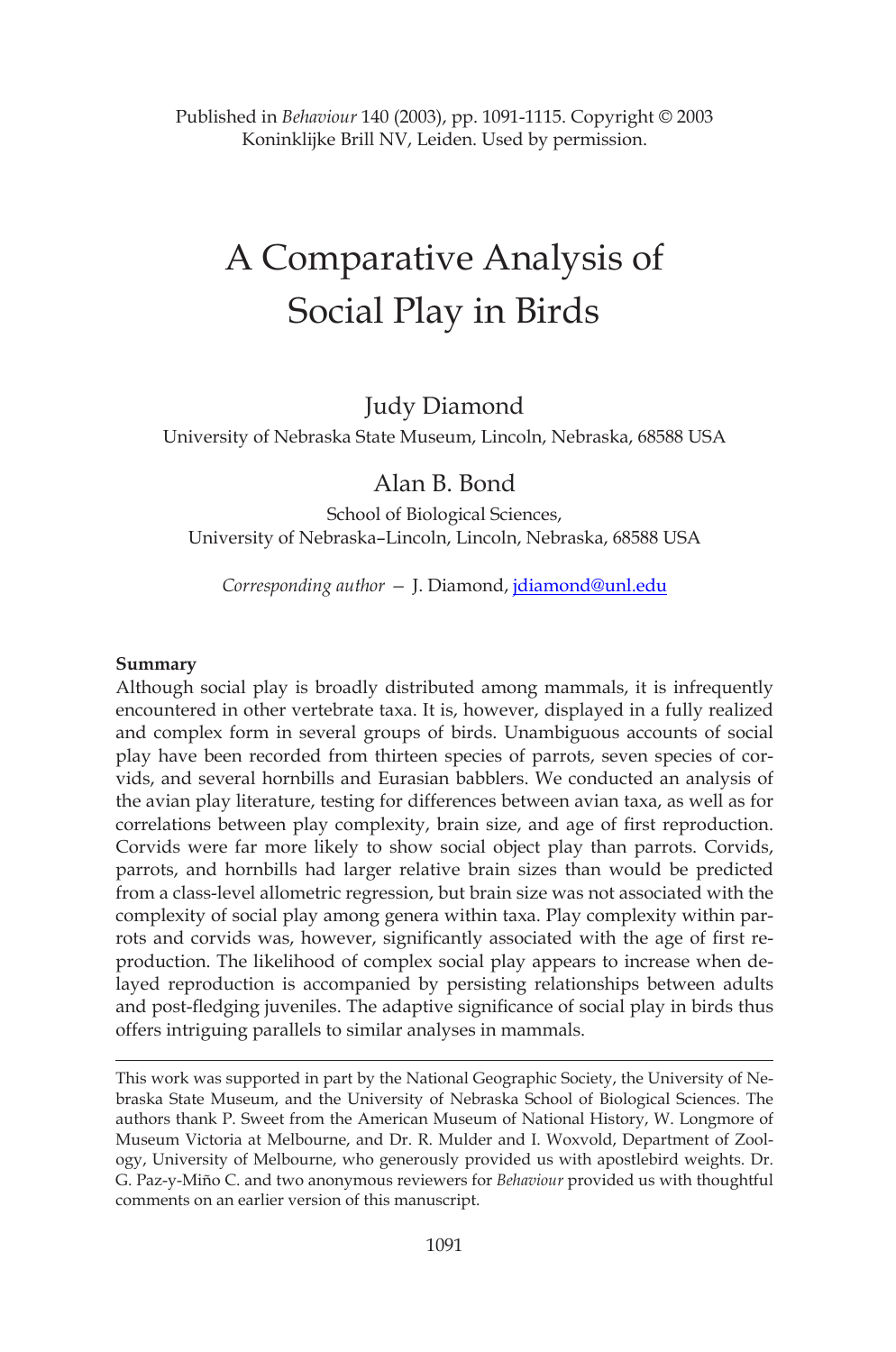#### **Introduction**

Social play is pervasive among juvenile mammals, forming a central element in the social behavior of even relatively solitary species (Bekoff and Byers, 1998). Birds are also known to play socially, but very few avian taxa exhibit the full range of play behaviors, from play chases to complex reciprocal object play (Fagen, 1981; Ortega and Bekoff, 1987). Because birds and mammals share only a very remote evolutionary history, it seems likely that social play has evolved convergently in these groups, with possibly several independent origins. A close comparative analysis of social play in birds may, therefore, cast light on the selective factors that have encouraged its development, forming a parallel to similar studies of social play in mammals (Iwaniuk *et al.*, 2001).

Play behavior has been recognized in birds for over a century (Groos, 1898) and has since been described in ten orders of birds (Fagen, 1981; Ortega and Bekoff, 1987; adjusted to accord with Monroe and Sibley, 1993). Examples of avian social play, however, are generally uncommon (Skeate, 1985). Most instances of avian play behavior described in the literature are essentially solitary, either locomotory play (*e.g.* aerobatic flight of raptors, gulls and frigate birds in Stonehouse and Stonehouse, 1963; Simmons and Mendelsohn, 1993; Pandolfi, 1996; Gamble and Cristol, 2002) or object play, in the form of repeated manipulation of inappropriate items (*e.g.* "play caching" by pinyon jays, *Gymnorhinus cyanocephalus*, in Marzluff and Balda, 1992 and magpies, *Pica pica*, in Deckert, 1991; tossing stones by warblers, *Sylvia borin* in Sauer, 1956; bouncing on food by motmots, *Eumomota superciliosa*, in Smith, 1977).

Social play is prevalent in many groups of mammals (Brereton, 1971; Ewer, 1973; Ficken, 1977; Fagen, 1981; Barber, 1991; Bekoff and Allen, 1998). Some forms of play have also been described in reptiles or even fish (Fagen, 1981; Burghardt, 1998), but these species do not display the robust, reciprocal social play that is exhibited in its most elaborate forms in wolves, chimpanzees and humans (Beach, 1945; Mech, 1970; Fossey, 1978; Garvey, 1990; Parker and Milbrath, 1994; Power, 2000).

Parrots and corvids are generally considered to exhibit more extensive social play than other birds (Ficken, 1977; Fagen, 1981; Iwaniuk *et al.,* 2001). Within these groups, the most frequently cited exemplars of avian play have been keas (*Nestor notabilis*) and ravens (*Corvus corax*) (Fagen, 1981; Ortega and Bekoff, 1987; Heinrich and Smolker, 1998; Diamond and Bond, 1999). Play in these two species is certainly vigor-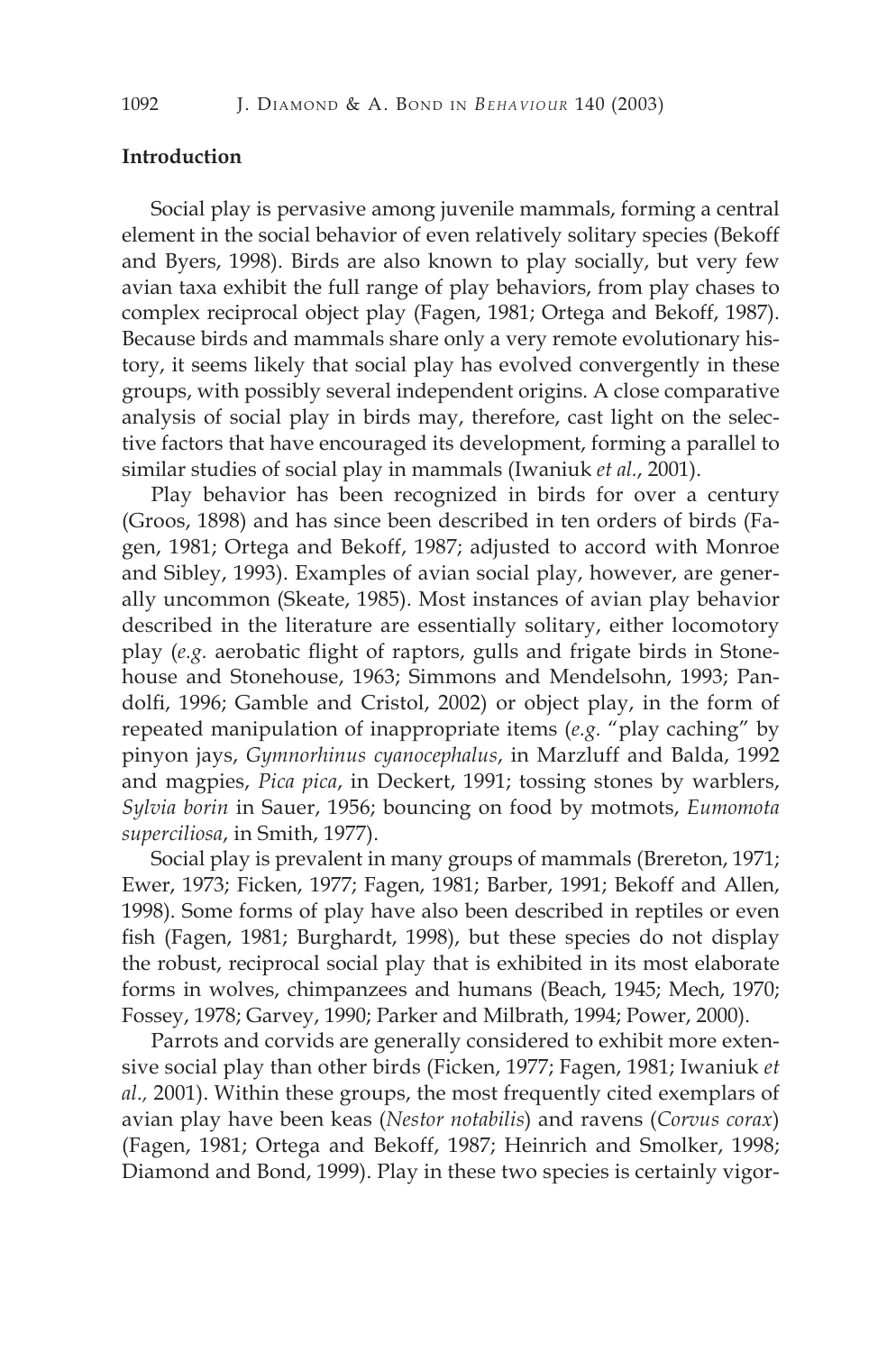ous, complex, and socially reciprocal and may well provide an equivalent to the social play of canids and higher primates (Fagen, 1981). How common social play may be among birds is difficult to assess, however. Descriptions of ostensible avian play in the literature are often too brief and anecdotal to categorize (Ficken, 1977). In fact, detailed studies of play in birds have focused mainly on keas, ravens, and a series of studies of the Australasian magpie (*Gymnorhina tibicen*; Pellis, 1981a, 1982).

Definitions of play behavior have been discussed extensively in the literature (*e.g.* Bekoff, 1976; Fagen, 1981; Bekoff and Byers, 1981; Bekoff, 1984; Barber, 1991; Bekoff and Allen, 1998; Power, 2000; Spinka *et al*., 2001; Burghardt, 2001). This study focuses on social play, that is, play behavior that involves at least two individuals who interact with and respond to each other and are thus capable of exchanging information (Bekoff, 1974; Ficken, 1977; Fagen, 1981). Social play in birds shares many characteristics with social play in mammals. For example, it generally incorporates actions from a variety of contexts into labile temporal sequences and the actions are often repeated by mutual initiative. Social play most commonly involves juveniles (Power, 2000), but different kinds of social play may have different players and developmental time courses (Bekoff, 1974; Fagen, 1981; Simmons and Mendelsohn, 1993). Social play lacks consummatory behaviors (Lorenz, 1956), so that interactions are not resolved, but rather are repeated with the partners alternating roles, until they are distracted by other stimuli.

Behavioral evolution is most readily addressed through comparative studies, which aid in establishing functional associations between behavior and morphology or ecology (Lorenz, 1956; Bekoff *et al*., 1981; Felsenstein, 1985; Harvey & Pagel, 1991; Bond and Kamil, 2002; Bond *et al.*, 2003). Studies of play in mammals have commonly used a comparative approach, but systematic comparative studies of play in birds are rare (Ortega and Bekoff, 1987; Fagen, 1981; Burghardt, 1998). Surveys of avian play have suggested that it is associated with altricial development (Ortega and Bekoff, 1987; Power, 2000), with larger relative brain size (Ortega and Bekoff, 1987; Heinrich and Smolker, 1998), and with higher degrees of sociality (Skutch, 1987; Collar, 1997). In this article, we describe the form and incidence of social play in the most unambiguous accounts in the avian literature and relate the similarities and differences to aspects of the species' taxonomy, morphology, and life history.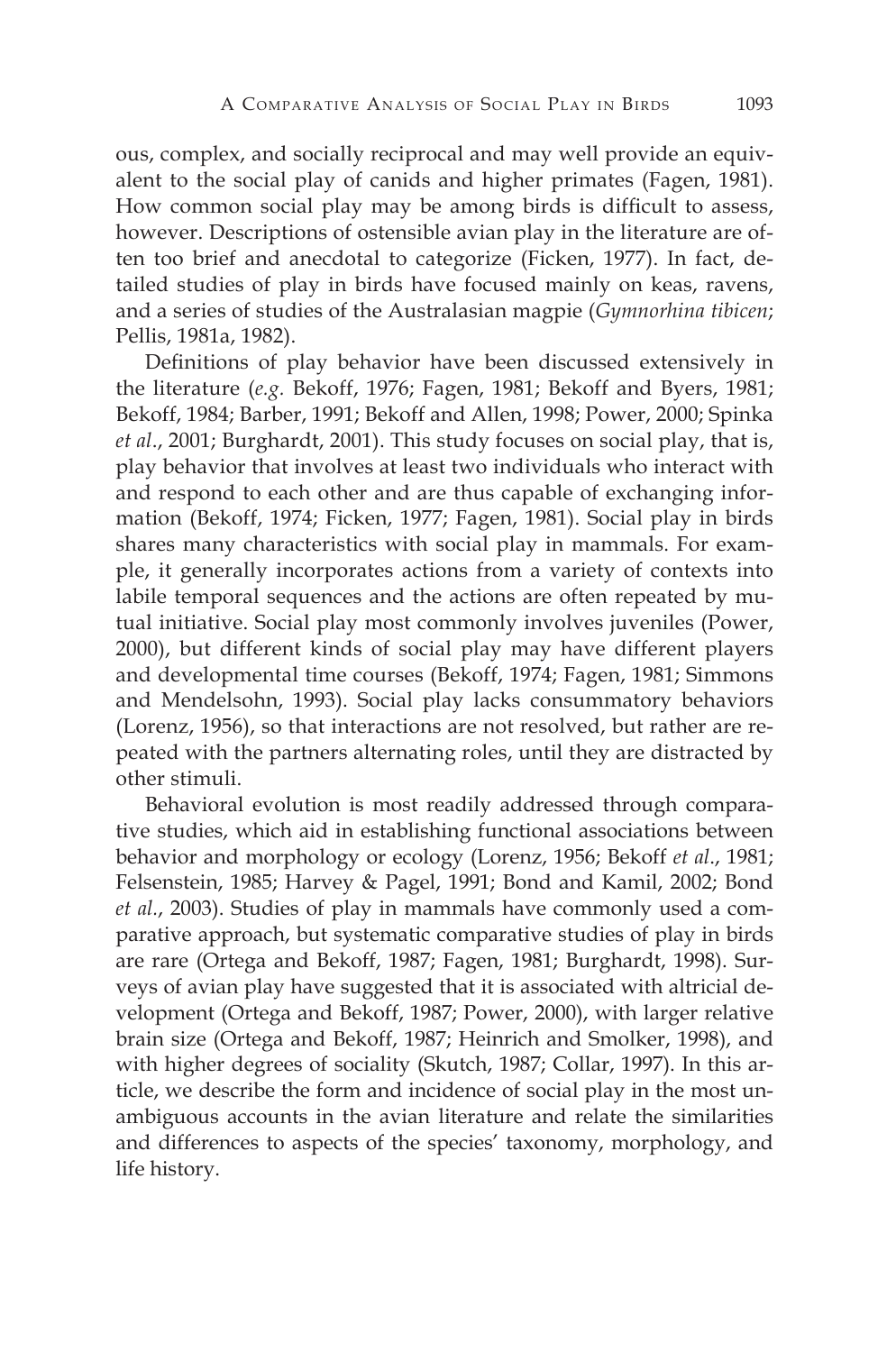#### **A survey of avian social play**

To place avian play in a broader systematic context, we categorized instances of social play recorded in the literature. Our criteria were derived from classification systems proposed over the last forty years (Ficken, 1977; Fagen, 1981; Bekoff, 1984, 1995; Ortega and Bekoff, 1987; Pellis and Pellis, 1996; reviewed in Power, 2000). Conspecifics, in our view, engage in social play when they respond to one another, not just when they act in each other's presence. Social play may include various components that are facilitated (*e.g.* Ashmole and Tovar, 1968; Negro *et al*., 1996; Gamble and Cristol, 2002), but facilitation alone does not constitute sufficient evidence for social play. Our approach thus contrasts with that of Harvey *et al.* (2002), who divided play in captive Hawaiian crows (*Corvus hawaiiensis*) into solo and social play based on the proximity of the mate regardless of whether or not the birds were responding to each other.

We distinguished among four empirically separable categories of social play: play chasing, play fighting, play invitations, and social object play. Play chasing occurs when one bird follows another in flight or on the ground. It can be distinguished from flocking or other facilitative movements by the absence of consummatory behavior at the end of the chase and by the repeated exchange of roles of pursuer and pursued. Play fighting involves action patterns derived from agonistic behavior, but which are performed in ways that minimize injurious consequences. Play fighting also includes only a limited portion of the aggressive repertoire of the species. Play invitations are action patterns that occur predominately in the context of social play. They occur at the onset of a play interaction or after a brief interruption, and they are followed by play fighting or social object play. Social object play occurs when two or more individuals engage in repeated interaction with one or more inanimate objects in the environment without subsequent consummatory behavior. The best evidence of social object play is provided by contests over items that cannot be otherwise turned to useful purposes. Role reversals are common in social object play, and the interaction often ends with the contested item simply being discarded.

Our initial literature review provided examples of social play in eight families of birds (Table 1). Accounts of play chasing, particularly if they were contextually ambiguous and unaccompanied by other forms of social play, were subsequently excluded from our analysis (*e.g. Pygoscelis adeliae,* Muller-Schwarze, 1978; *Tauraco fischeri,* Moreau, 1938;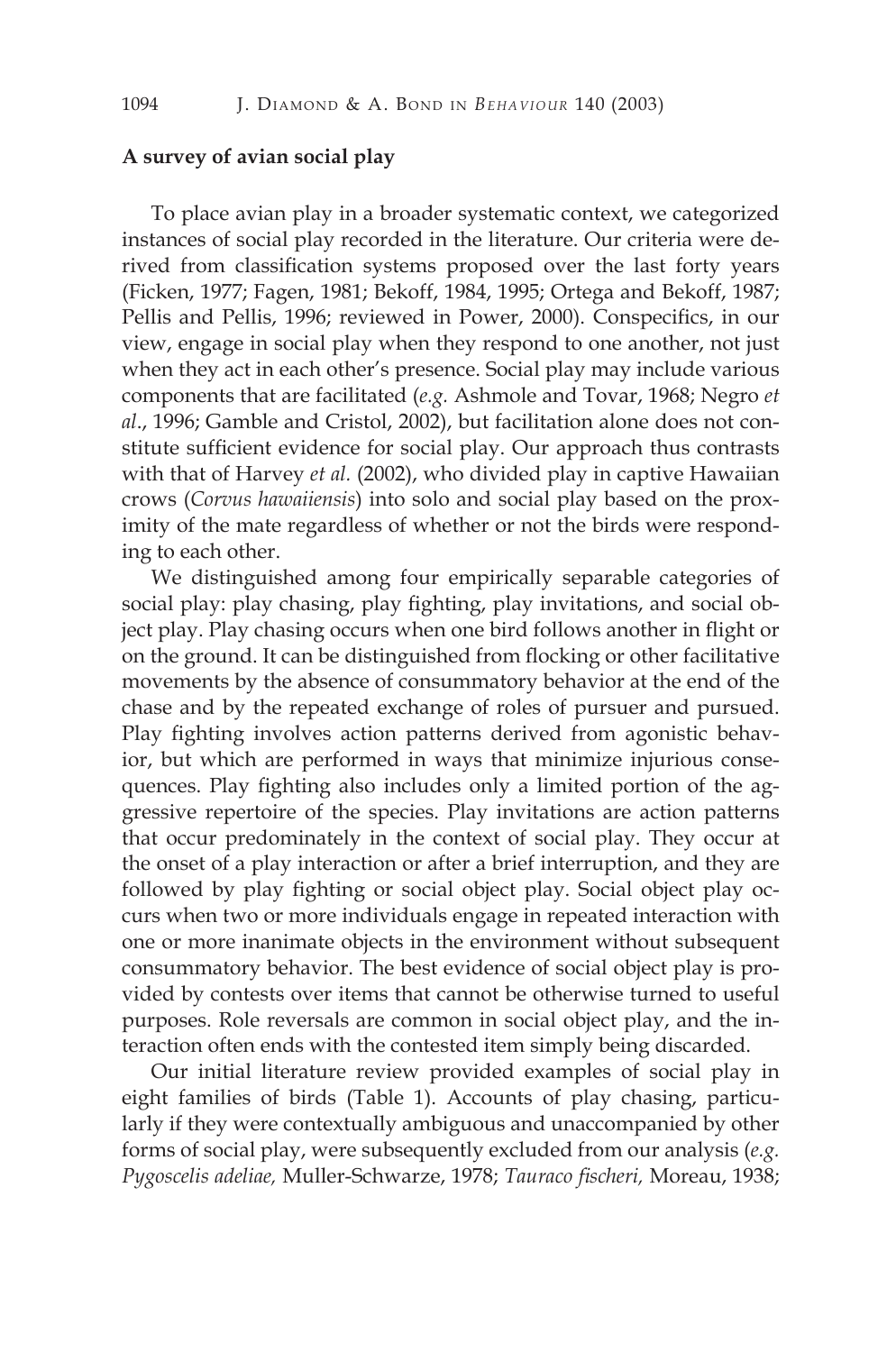| Species                    |   | Play Play<br>chase fight- invi-<br>ing | Play<br>tation | object<br>play | Social References<br>$(c = \text{capture}; w = \text{wild})$     |
|----------------------------|---|----------------------------------------|----------------|----------------|------------------------------------------------------------------|
| Psittaciformes             |   |                                        |                |                |                                                                  |
| <b>PSITTACIDAE</b>         |   |                                        |                |                |                                                                  |
| Chalcopsitta sintillata    | X |                                        |                |                | Collar, 1997 (w)                                                 |
| Pseudeos fuscata           | X |                                        |                |                | Collar, 1997 (w)                                                 |
| Eolophus roseicapillus     | X |                                        |                |                | Rowley, 1990, 1997 (w)                                           |
| Nestor notabilis           | X | X                                      | X              | X              | Diamond and Bond, 1999 (w);<br>Keller, 1975 (c); Potts, 1969 (c) |
| Nestor meridionalis        | X | $\chi$                                 | X              |                | Diamond and Bond, 2002 (w);<br>Jackson, 1963b (w)                |
| Psephotus chrysopterygius  | X |                                        |                |                | Collar, 1997 (w)                                                 |
| Melopsittacus undulatus    | X | X                                      |                |                | Engesser, 1977 (c)                                               |
| Strigops habroptilus       |   | X                                      | X              |                | Elliott, 2002 pers. com. $(w)$                                   |
| Anodorhynchus hyacinthinus |   | X                                      | X              |                | Hick, 1962 (c)                                                   |
| Ara chloropterus           | X | X                                      | X              |                | Deckert, 1991 (c); Hick, 1962 (c)                                |
| Myiopsitta monachus        | X |                                        |                |                | Shepherd, 1968 (c)                                               |
| Forpus conspicillatus      | X |                                        |                |                | Garnetzke-Stollmann &<br>Franck, 1991 (c)                        |
| Amazona albifrons          | X | X                                      | Х              |                | Levinson, $1980(w,c)$ ;<br>Skeate, 1985 (c)                      |
| <b>Bucerotiformes</b>      |   |                                        |                |                |                                                                  |
| <b>BUCEROTIDAE</b>         |   |                                        |                |                |                                                                  |
| Ceratogymna brevis         |   | X                                      |                |                | Moreau and Moreau, 1944 (w)                                      |
| <b>BUCORVIDAE</b>          |   |                                        |                |                |                                                                  |
| Bucorvus leadbeateri       | X | X                                      |                | X              | Kemp, 2001 (w);<br>Kemp and Kemp, 1980 (w)                       |
| <b>Passeriformes</b>       |   |                                        |                |                |                                                                  |
| <b>CORVIDAE</b>            |   |                                        |                |                |                                                                  |
| Corcorax malanorhamphos    | X | X                                      |                | Х              | Chisholm, $1958(w)$ ;<br>Heinsohn, 2003 pers. com. (w)           |
| Struthidea cinerea         | X | X                                      | X              | Х              | Baldwin, 1974 (w);<br>Chisholm, 1958 (w)                         |
| Pica pica                  | X |                                        |                |                | Deckert, 1991 (c)                                                |

## **Table 1.** Avian social play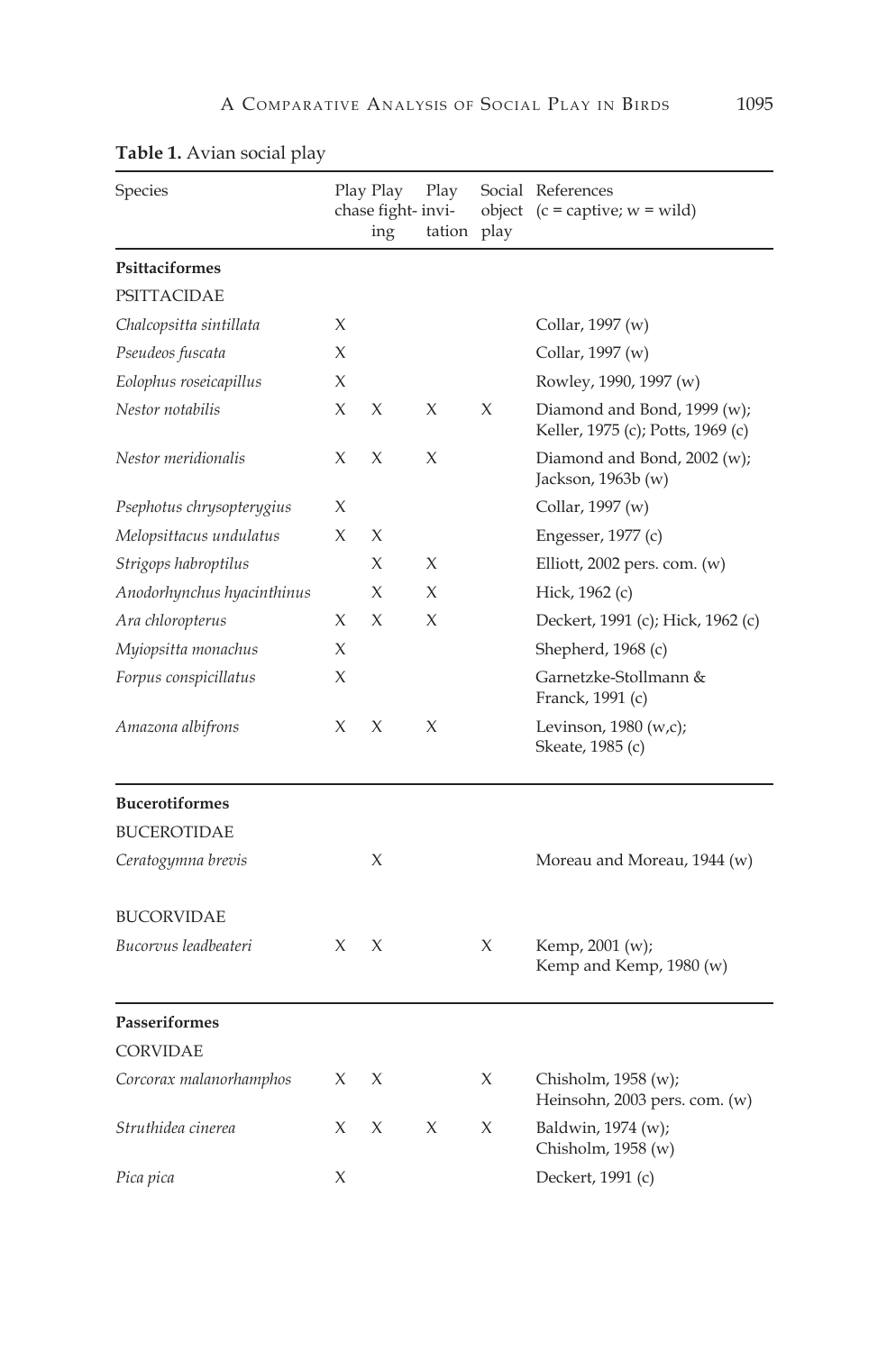| <b>Species</b>       |       | Play Play<br>chase fight-invi-<br>ing | Play<br>tation play |   | Social References<br>object $(c =$ captive; $w =$ wild)               |
|----------------------|-------|---------------------------------------|---------------------|---|-----------------------------------------------------------------------|
| Corvus brachyrhyncos |       |                                       |                     | X | Kilham, 1989, 1984 (w)                                                |
| Corvus corax         | X     | $\chi$                                |                     | X | Eklow, 1988 (w); Gwinner, 1966 (c);<br>Heinrich and Smolker, 1998 (w) |
| Corvus albicollis    |       |                                       |                     | X | Moreau and Moreau, 1944 (w)                                           |
| Gymnorhina tibicen   | $X -$ | $\chi$                                | X                   | X | Pellis, 1981a, b $(w)$                                                |
| <b>SYLVIIDAE</b>     |       |                                       |                     |   |                                                                       |
| Turdoides malcolmi   |       | $\chi$                                |                     |   | Gaston, 1977(w);<br>Hutson, $1954(w)$                                 |
| Turdoides squamiceps | X     | $\chi$                                |                     | X | Posis, 1984 (w); Zahavi, 1990 (w)                                     |
| Turdoides striatus   | X     | X                                     |                     |   | Gaston, 1977 (w)                                                      |

| Table 1. Avian social play (continued) |  |  |
|----------------------------------------|--|--|
|----------------------------------------|--|--|

*Circus pygargus*, Pandolfi, 1996; *Gypaetus barbatus*, Blumstein, 1990; *Dendrocopos villosus* and *D. pubescens*, Kilham, 1974). This was a particular problem with accounts of play chasing in raptors, because we could not distinguish observations of social play from facilitated flight movements (Simmons and Mendelsohn, 1993). The final data set thus consisted of 25 species in five families of parrots, hornbills, Eurasian babblers, and corvids (Table 1).

#### *Social play in the Psittacidae*

Most of the accounts of social play in our survey were recorded from parrots —thirteen species from this family alone (Table 1). In seven of these, social play consists solely of play chases and/or play fighting. For example, Collar (1997) describes small nursery flocks of newly fledged golden-shouldered parrots *Psephotus chrysopterygius*  engaging "in wild careering flights" in and out of the trees. Similar behaviors have been seen in galahs (*Eolophus roseicapillus*), monk parakeets (*Myiopsitta monachus*), yellow-streaked lories (*Chalcopsitta sintillata*), dusky lories (*Pseudeos fuscata*), spectacled parrotlets (*Forpus conspicillatus*), and budgerigars (*Melopsittacus undulatus*) (Shepherd, 1968; Engesser, 1977; Garnetzke-Stollmann and Franck, 1991; Rowley, 1997; Collar, 1997).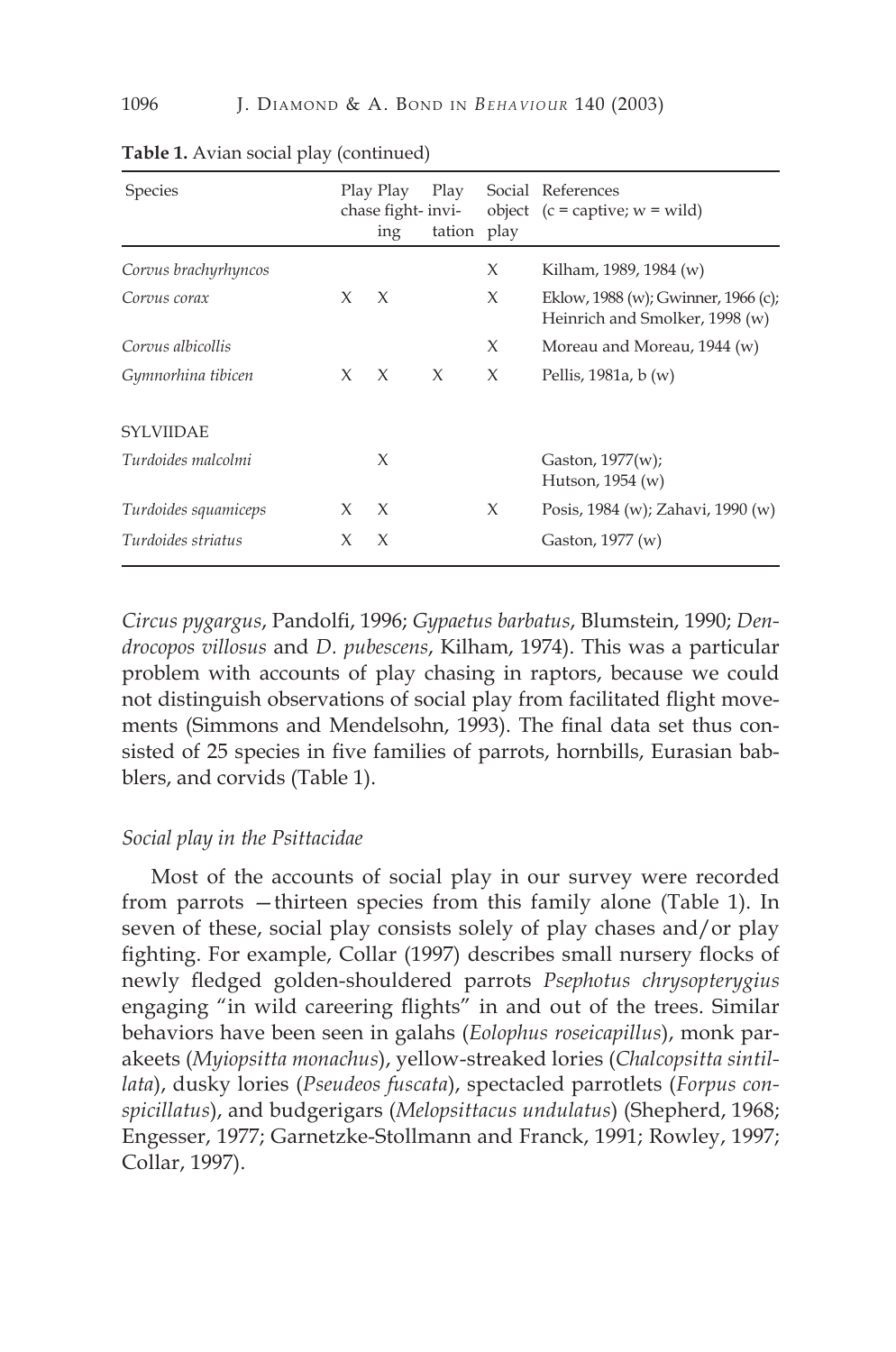Parrots that play fight usually "fence" or feint with the bill, push with the feet, or bite the feet or feathers of the play partner. Budgerigars, for example, try to bite their play partner somewhere on the body, usually in the feathers or the feet. The play partner parries with its beak, sometimes while producing soft croaking sounds, and the behavior often develops into a repeated beak duel, initiated by first one partner and then the other (Engesser, 1977). That such actions are play, rather than serious aggression, is suggested by the fact that they are performed slowly, that the interactions are reciprocally initiated, and that there is no apparent resolution, no winners or losers in the contests. Play fighting in white-fronted parrots (*Amazona albifrons*) is also readily distinguishable from actual aggressive interactions (Skeate, 1985). During aggressive interactions, these birds direct bill-gapes and bill-lunges at the opposing bird's head, but during play bouts, play-biting is directed mainly at the feet and toes of the other bird.

Play fights in keas and kakas (*Nestor meridionalis*) show many similar action patterns, but the event sequences appear to be generally more complex in keas (Diamond and Bond, 1999). Kakas engage in long, repetitive bouts in which one individual rolls over on its back while the partner jumps on its stomach, with mutual bite attempts and foot pushes (Diamond and Bond, 2002). They often sequentially reverse positions. Although keas roll over and jump on each other's stomachs, their play sequences commonly include actions taken while standing, including bite attempts, foot pushes, and bouts of mutual jump and flap. Fighting play also seems more aggressive in keas than in kakas, particularly with respect to their use of biting and wrestling with the bill. While kakas often gape at each other during play, we rarely observed them to bite their partners even during vigorous interactions. Kea play, in contrast, includes long bouts of bill locking, twisting and wrestling with each other using the bill, bouts that may persist even while one bird is standing on the stomach of the other. We repeatedly observed keas to bite each other during play, grabbing their partner by the tail, feet, or legs with their bills and even occasionally dragging the partner across the ground (Diamond and Bond, 1999).

Play fighting among wild parrots is most commonly observed among juveniles. In captivity, however, adult or subadult parrots often exhibit play fighting either between members of a mated pair or in interactions with human caretakers. A pair of captive red and green macaws (*Ara chloropterus*), for example, showed intense play fighting for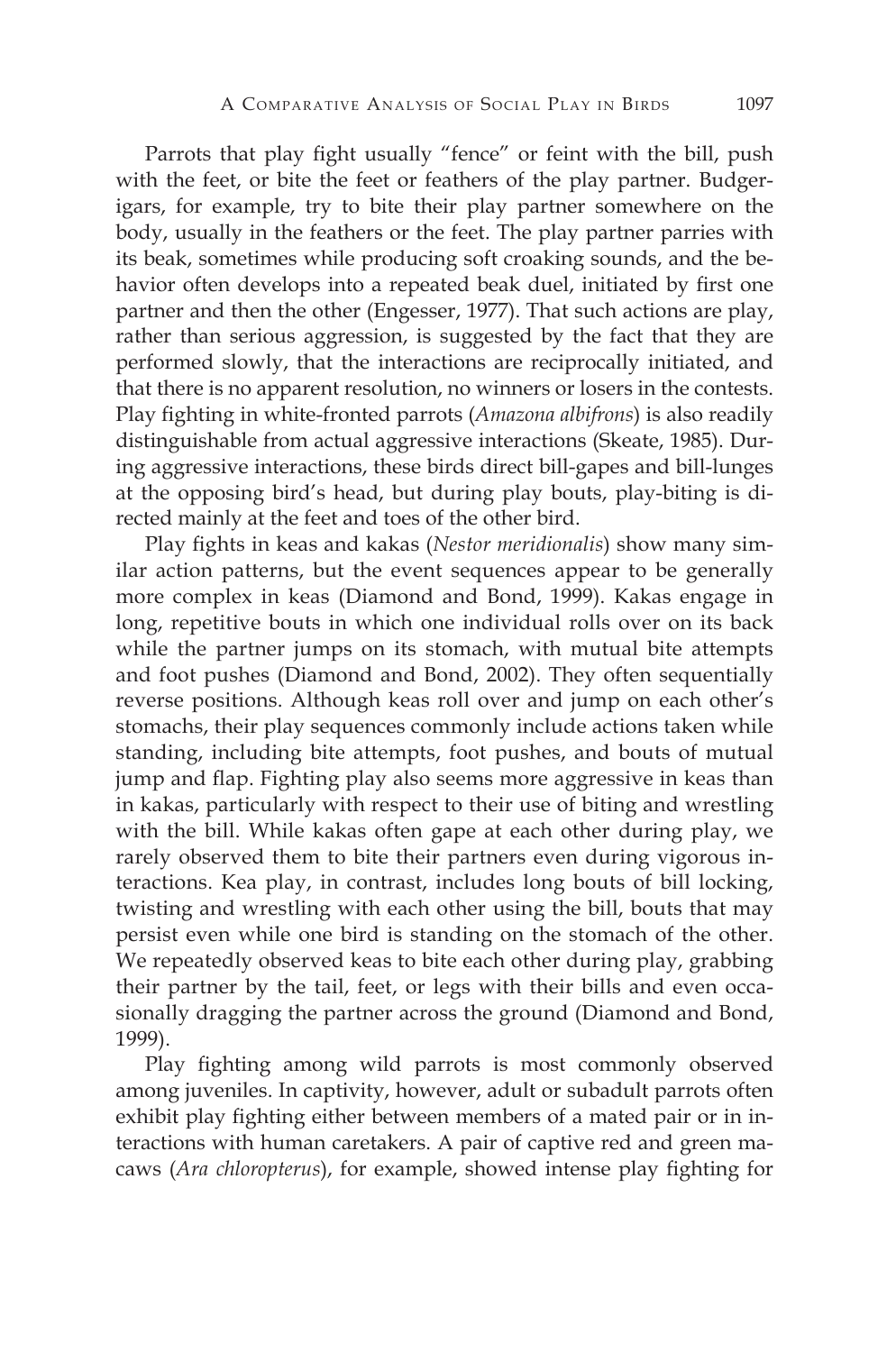up to 30 min at a time on the roof of the nest box, standing between branches or hanging head down (Deckert and Deckert, 1982). Captive kakapos (*Strigops habroptilus*) play fight by raising their wings at each other, waving their feet, and lunging at each other, in a manner similar to what we have observed in keas (Elliott, 2003, personal communication), and a captive hyacinth macaw (*Anodorhynchus hyacinthinus*) commonly sought out opportunities to wrestle playfully with zookeepers (Hick, 1962).

Compared to play fighting, play invitations occur among relatively few species. Both species of *Nestor* parrots show play invitations of a generally similar form. For example, both species display a head cock at the onset of a play interaction, both perform a distinctive, hopping approach to a prospective play partner, and both species roll over on their backs as a means of soliciting initiation or resumption of social play. Keas in captivity have been recorded as showing additional forms of play invitation behavior. Keller (1975) reported four different play invitations in captive keas: 1) a stiff legged walk with the head directed toward the partner; 2) non-directed throwing of objects; 3) lying on the back, frequently with the head between the legs; and 4) parrying or lifting a foot while ducking and touching. In our observations of wild kea, most play sessions were initiated with head-cocks, hopping approaches, or rolling over. Tossing in keas was only associated with play among mature birds of opposite sexes, inferred to be a form of courtship play (Diamond and Bond, 1999).

Aside from our observations of wild kea and kaka, play invitations have been noted only in captive or semi-captive parrots: kakapos, white-fronted parrots, red-and-green macaws, and hyacinth macaws. For example, Elliott and his associates observed hand-reared kakapos to roll on their backs, waving their feet in the air as a play invitation to human handlers (Elliott, 2003, personal communication), similar to play invitations in *Nestor*. Like kakas, captive hyacinth and red and green macaws solicit human play interaction by a hopping approach with the head obliquely inclined, followed by rolling over on their backs (Hick, 1962; Deckert and Deckert, 1982). White-fronted parrots solicit play by sidling up to the other bird with head and body lowered (Skeate, 1985).

One of the most striking differences between keas and other parrots that are known to play, including kakas, is in their use of objects. Among keas, object play is a common component of both individual and group activities (Diamond and Bond, 1991, 1999). Whereas kakas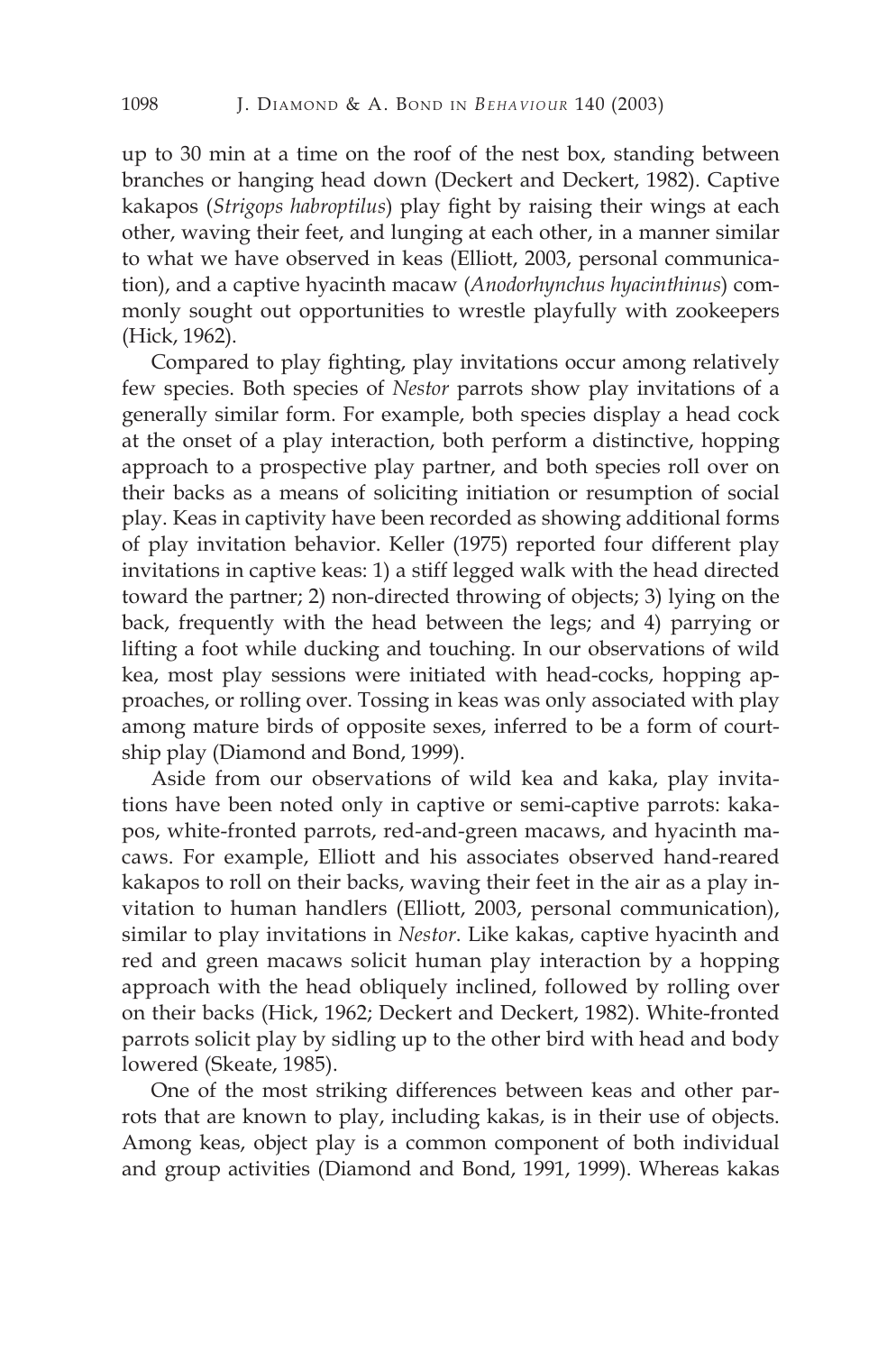share many features of kea play, we never observed them to use objects in their social play (Diamond and Bond, 2002). A pair of fledgling keas, however, will often contest for a single object, such as a stick, a bone, or a piece of cloth, pulling at it from both ends or repeatedly stealing it away from one another. That such interactions are actually play, rather than simple competitive aggression, is suggested by the fact that object-oriented games often give way to active play fighting, leaving the contested object behind. A frequent type of object play in keas involves repeatedly tossing a small item in the air (Potts, 1969).We recorded keas tossing rocks, bottle caps, seed pods, walnuts and other small objects, especially during play interactions between individuals of opposite sexes, during which the tossing bird would also vocalize, jump and flap, and roll over (Diamond & Bond, 1999). Solitary object play is pervasive, but it is also highly facilitative. One kea playing with an object will often attract several more, leading eventually to a group of young birds all excitedly tugging on the same item. We once observed a group of fledglings spend almost an hour pulling on a long piece of surgical gauze, walking around with it and periodically hopping, jumping, and foot pushing (Diamond & Bond, 1999). With the exception of keas, social object play has not been unambiguously recorded in parrots. Although all parrots manipulate and demolish inedible items, they apparently do not commonly incorporate these objects into their social play interactions.

#### *Social play in other birds*

Other than parrots, social play has been recorded in only four families of birds: two families of hornbills, Eurasian babblers, and corvids. Among those species that engage in social play, there are more similarities than differences. Two species of hornbills have been recorded as showing play chases and/or play fighting (Table 1). Juvenile southern ground hornbills (*Bucorvus leadbeateri*) engage in fast aerial chases, bill wrestling, jumping on or over each other (Kemp, 2001). Young silverycheeked hornbills (*Ceratogymna brevis*) "barge" each other and wrestle with their bills (Moreau and Moreau, 1944). Kemp (2001) has also recorded social object play in ground hornbills, noting that juveniles "play tug-of-war with twigs."

Social play has also been observed in several species of Eurasian babblers. Jungle babblers (*Turdoides striatus*) perform mock fights in which some individuals lie on the ground, while others roll on top of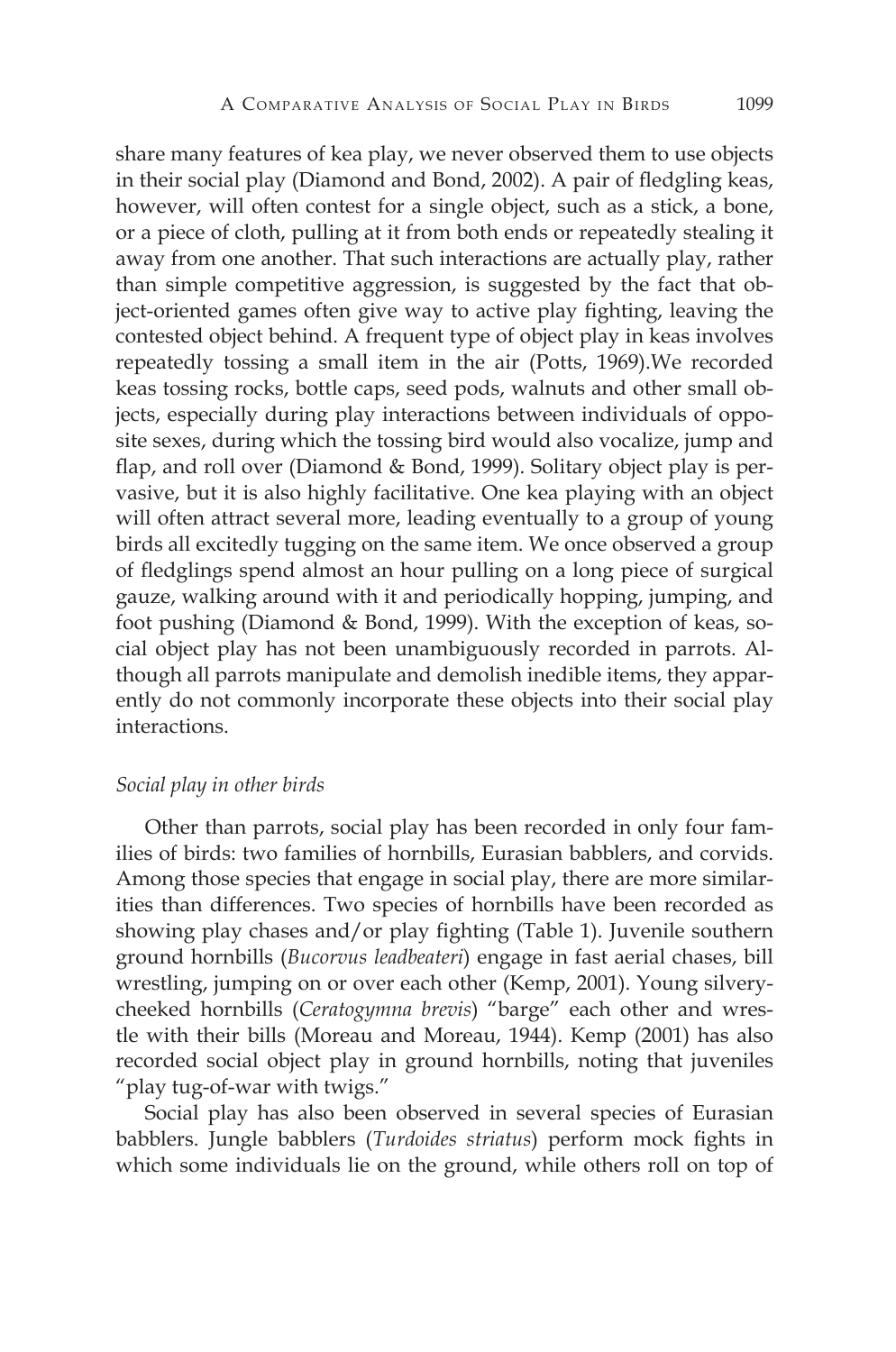them or gently peck them. This species also engages in play chases in which several juveniles fly rapidly and apparently aimlessly among the branches of a tree, twisting and turning in aerobatic maneuvers (Gaston, 1977). Similar play chases and mock fights were observed in large grey babblers (*Turdoides malcolmi* Hutson, 1954; Gaston, 1977). According to Zahavi (1990), play in Arabian babblers (*Turdoides squamiceps*) is similar to that of young mammals, including mock fighting and rolling on the ground. They play chase, trying to replace one another from particular locations, and "playtug" twigs with one another (Posis, 1984, cited in Zahavi, 1990).

The corvids are the only group of birds other than parrots in which social play appears to be broadly distributed (Fagen, 1981; Ortega and Bekoff, 1987). Ravens, in particular, have frequently been cited as exhibiting social play that is on a par with that of keas (Gwinner, 1966; Ficken, 1977; Fagen, 1981; Van Vuren, 1984; Ortega and Bekoff, 1987; Heinrich and Smolker, 1998). Raven social play primarily involves play chases and social object manipulation. Ravens play chase in flight, slide down inclines, and hang upside down, sometimes with one foot dangling, and play tug of war with sticks (Gwinner, 1966; Heinrich and Smolker, 1998). Ravens have been observed play fighting with mutual bill biting while grasping each other's claws (Eklow, 1988), but this may not occur in all raven populations. Heinrich and Smolker (1998) noted that "young ravens do not engage in the kind of obvious play fights that are so pervasive in young felids or canids" (p. 42). These authors similarly state that they did not observe play invitations in ravens. American crows (*Corvus brachyrhyncos*) and white-necked ravens (*Corvus albicollis*) engage in social object play, but have not been recorded as showing other forms of social play. Kilham (1989) recorded yearling crows as playing tug-of-war with Spanish moss. White-necked ravens have been observed playing "king of the castle," where a bird standing on a grass clump would pick up a piece of dry cow dung or a small stick. His opponent would then charge up to him and wrestle for the object. Once the challenger leapt at the other bird and struck with its feet. Another time, the bird with the twig appeared to throw it at his opponent (Moreau and Moreau, 1944).

The endemic Australian corvids, particularly apostlebirds (*Struthidea cinerea*, Baldwin, 1974), white-winged choughs (*Corcorax malanorhamphos*, Heinsohn, 2003, personal communication; Chisholm, 1958), and Australasian magpies (Pellis, 1981a, b, 1982), show a full range of play behaviors, including play chases, play fighting, play invitations, and social object play. Australasian magpies and apostle-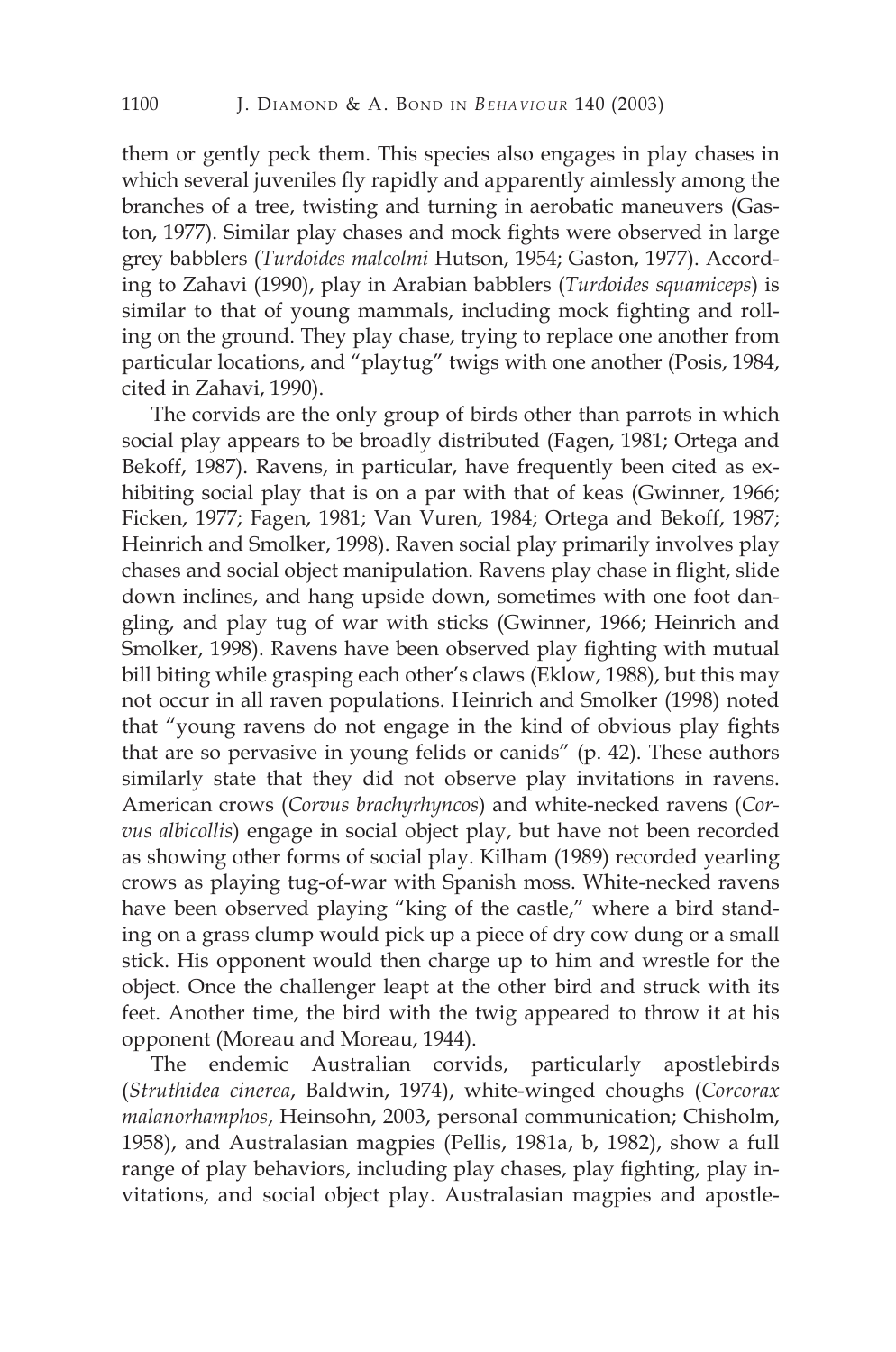birds may be the only avian species other than keas that show all four types of social play. Some behaviors used in these corvid interactions, particularly play invitations, show similarities to those of parrots. For example, apostlebirds invite play by rolling over on their backs, much as keas and kakas do. According to Baldwin (1974), a dominant male may voluntarily turn over, relax his claws, and let other birds peck his abdomen for a while, then jump clear and lead a chase around neighboring trees. White-winged choughs and apostlebirds also engage in social object play, primarily tug-of-war with sticks and leaves, sometimes while rolling over on their backs (Chisholm, 1958; Baldwin, 1974). Australasian magpies invite play by engaging in a "bouncy walk" that typically leads to play fighting. In this display both feet leave the ground together, the head and neck are retracted, and the torso is slightly lowered at the onset of each bounce (Pellis, 1981a). Sometimes short bouts of play fighting are interspersed within longer bouts of other interactions. Social object play is apparently less common in Australasian magpies than either play fighting or play chasing and typically involves one bird attempting to take away another's play object (for example, a twig or leaf).

The most conspicuous difference between social play in corvids and that of parrots is the degree to which it revolves around objects. Black-billed magpies show only play chasing, but all other corvids known to play socially do so wholly or partly in the context of object manipulation (Moreau and Moreau, 1944; Kilham, 1989; Deckert, 1991; Heinrich and Smolker, 1998). When compared across all available species records, using one observation per genus to reduce statistical dependencies (Harvey and Pagel, 1991), social object play was significantly more frequent in corvids than in parrots (Fisher's exact test,  $p = 0.01$ ), suggesting that social play has evolved a distinctly different appearance in the two families and possibly serves different functions.

#### **Play, brain size, and development**

Ortega and Bekoff (1987) remarked that parrots and passerines, two groups of birds in which play has commonly been observed, also have relatively larger brains than other avian taxa. Whether brain size is statistically predictive of the occurrence of social play in birds is not evident from the literature, however. The occurrence of play has also been associated with altriciality, behavioral flexibility, and soci-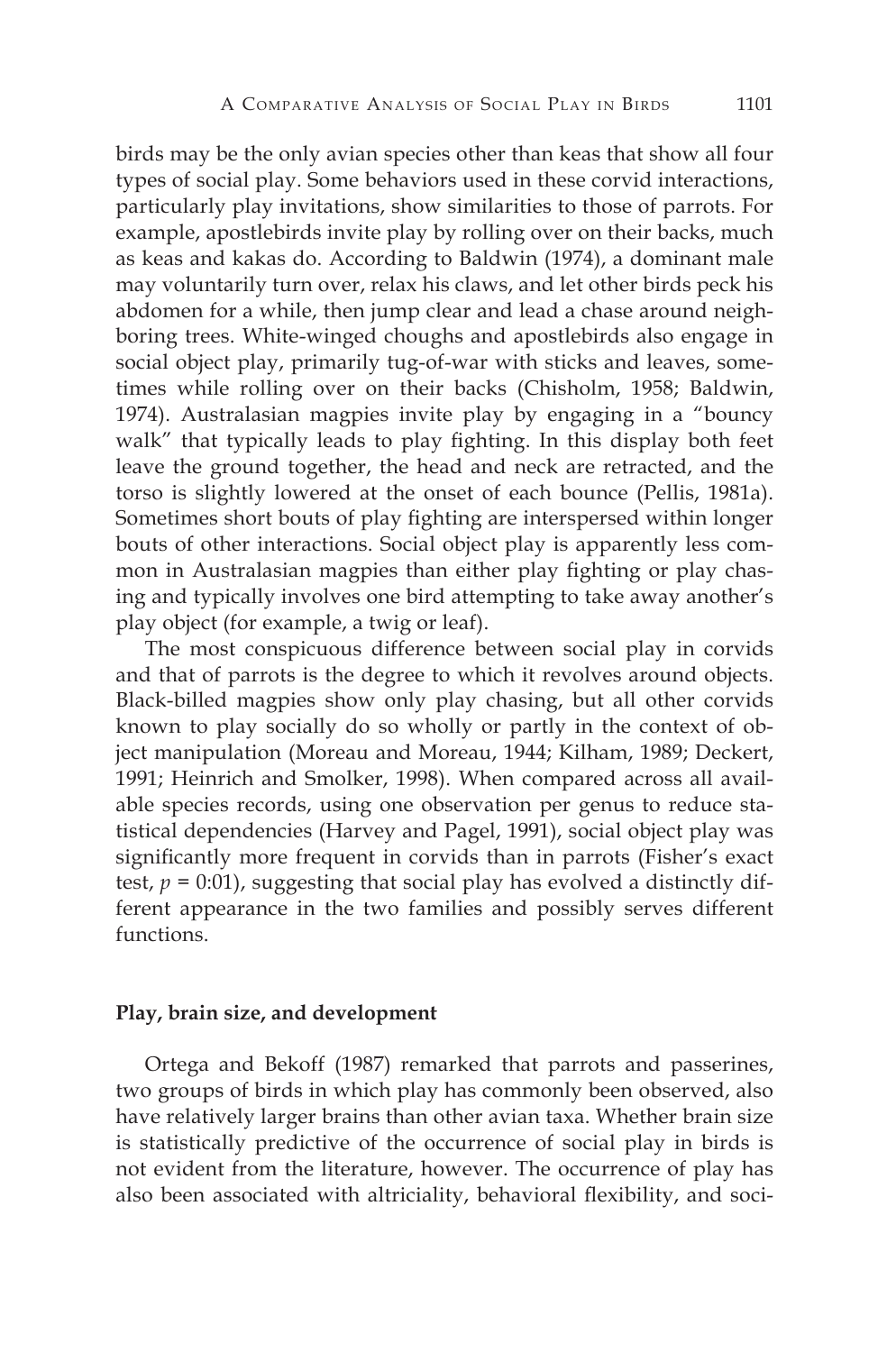ality (Ortega and Bekoff, 1987; Skutch, 1987), and these variables are to some degree intercorrelated with brain size (Bennett and Harvey, 1985a, b; Lefebvre *et al.*, 2002, 2001, 1998, 1997; Sol and Lefebvre, 2000; Timmermans *et al.*, 2000; Sol *et al.*, 2002). To explore the relationship between social play, brain size, and ontogeny in individual species, we categorized the species of Psittacidae and Corvidae in Table 1 (the families for which we had the most extensive data) based on whether they showed only play chases or play fighting (here considered "simple" social play) or whether they additionally showed play invitations or social object play (categorized as "complex" social play). The resulting "play index"  $(1 = \text{simple}; 2 = \text{complex})$  is comparable to the methods used by Iwaniuk *et al.* (2001) to categorize play complexity in mammals.

The social play index was combined with additional data from the literature on brain size, body size, and age of first reproduction (Table 2). Body masses were generally obtained from Dunning (1993), after standardizing the taxonomy to that of Sibley and Ahlquist (1990) and Monroe and Sibley (1993), though values for several species had to be obtained from other sources (Fernandez *et al.*, 1997; Woxvold, personal communication, 2003). Brain sizes were obtained from Mlikovsky (1989, 1990), integrated with more recent data (Rehkämper *et al.*, 1991; Fernandez *et al.*, 1997; Iwaniuk and Nelson, 2002). Brain masses were unavailable for several species known to play socially, but in four cases, we were able to substitute values from congeneric species of comparable body (*Amazona leucocephala* for *A. albifrons*; *Chalcopsitta atra* for *C. sintillata*; *Psephotus haematonotus* for *P. chrysopterygius*; and *Forpus passerinus*  for *F. conspicillatus*). The only species for which brain sizes could not be approximated from published sources were the Australian Corcoracinae—*Struthidea* and *Corcorax*. Age of first reproduction was estimated from the literature for all but one of the species (citations in table). In general, birds showing more complex social play tend to be larger, to have absolutely larger brain sizes, and to take longer to reach sexual maturity. With only one exception, larger birds with longer development times show complex social play, while smaller, more rapidly developing birds show simple play.

To determine the influence of brain size and ontogeny on social play independent of body size, we extracted relative measures as residuals from allometric regressions (Jerison, 1973; Bennett and Harvey, 1985a; Gaillard *et al.,* 1989; Timmermans *et al.*, 2000; Iwaniuk *et al*., 2001). For the brain size measures, we log-transformed our tabled values and calculated residuals from Nealen and Ricklefs' (2001) major axis regres-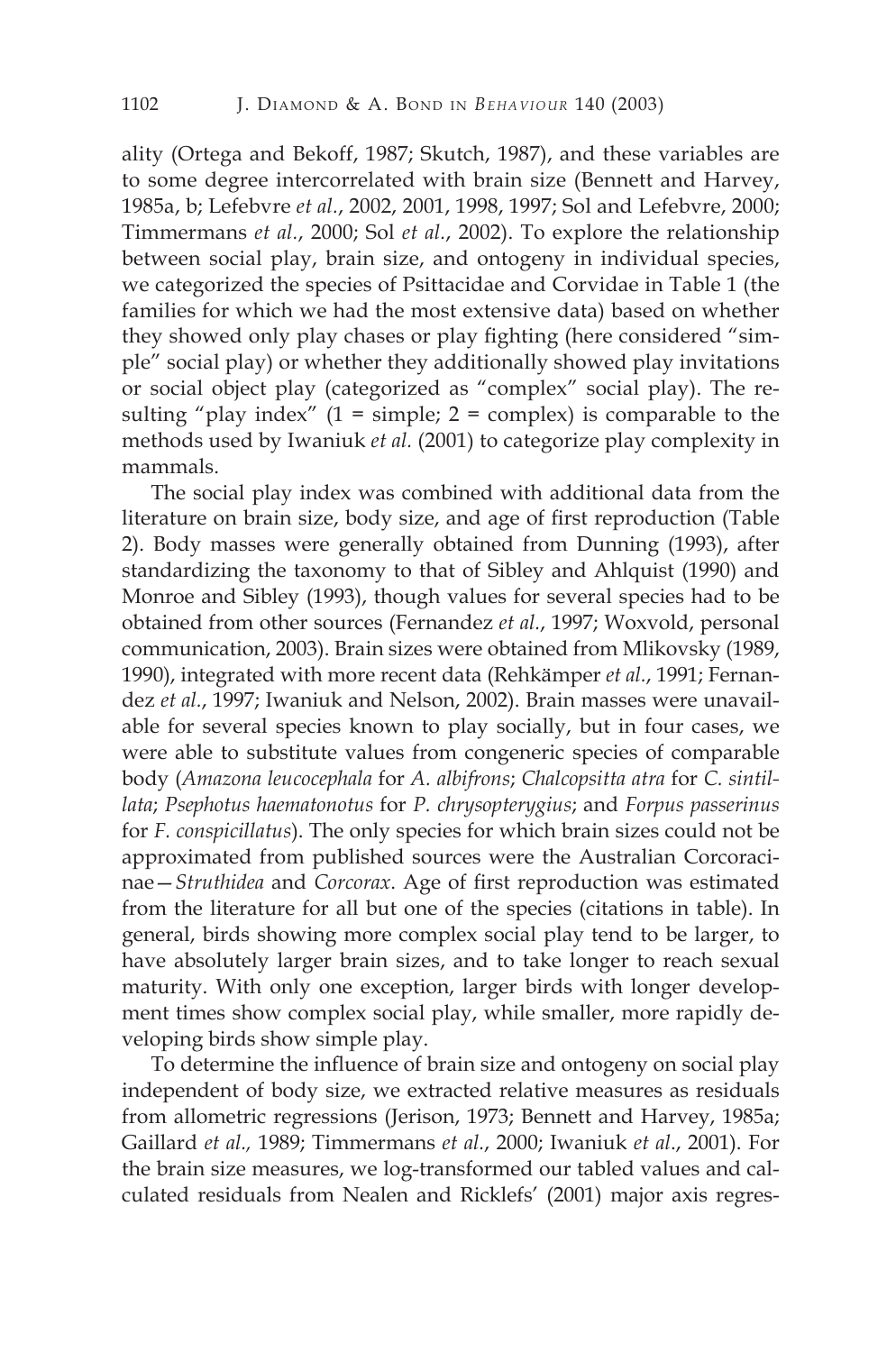| Species                    | Play           | Body             |         | Brain First rep | Reference to age             |
|----------------------------|----------------|------------------|---------|-----------------|------------------------------|
|                            |                | index mass $(g)$ | mass(g) | (yr)            | of first reproduction        |
| Psittacidae                |                |                  |         |                 |                              |
| Chalcopsitta sintillata    | $\mathbf{1}$   | 195              | 5.90    | $1-2$           | Low, 1977;<br>Higgins, 1999  |
| Pseudeos fuscata           | $\mathbf{1}$   | 149              | 4.20    | $1-2$           | Low, 1977;<br>Higgins, 1999  |
| Elophus roseicapillus      | $\mathbf{1}$   | 337              | 6.78    | $2 - 3$         | Rowley, 1990                 |
| Nestor notabilis           | 2              | 868              | 15.50   | $3-4$           | Jackson, 1963a               |
| Nestor meridionalis        | $\overline{2}$ | 455              | 9.50    | $2 - 3$         | Holland, 1999                |
| Psephotus chrysopterygius  | $\mathbf{1}$   | 70               | 2.00    | $\mathbf{1}$    | Forshaw, 1977                |
| Melopsittacus undulatus    | $\mathbf{1}$   | 29               | 1.37    | $\leq$ 1        | Forshaw, 1977                |
| Strigops habroptilus       | $\overline{2}$ | 1670             | 14.50   | 9               | Elliott et al., 2001         |
| Anodorhynchus hyacinthinus | $\overline{2}$ | 1500             | 24.50   | $4 - 7$         | Lücker and Patzwahl,<br>2000 |
| Ara chloroptera            | $\overline{2}$ | 1400             | 23.40   | $5 - 7$         | Munn, 1992                   |
| Myiopsitta monachus        | $\mathbf{1}$   | 92               | 3.83    | $\overline{2}$  | Martín and Bucher,<br>1993   |
| Forpus conspicillatus      | $\mathbf{1}$   | 25               | 1.20    | $\mathbf{1}$    | Forshaw, 1977                |
| Amazona albifrons          | 2              | 233              | 6.40    | $3 - 5$         | Levinson, 1980               |
| Corvidae                   |                |                  |         |                 |                              |
| Corcorax melanorhamphos    | $\overline{2}$ | 364              |         | $\overline{4}$  | Rowley, 1978                 |
| Struthidea cinerea         | $\overline{2}$ | 131              |         | $3-4$           | Chapman, 1998                |
| Pica pica                  | $\mathbf{1}$   | 183              | 5.76    | $1-2$           | Birkhead, 1991               |
| Corvus brachyrhynchos      | $\overline{2}$ | 421              | 8.00    | $3 - 5$         | McGowen, 1996                |
| Corvus corax               | $\overline{2}$ | 1144             | 15.26   | $3-4$           | Ratcliffe, 1997              |
| Corvus albicollis          | $\overline{2}$ | 900              | 12.00   |                 |                              |
| Gymnorhina tibicen         | $\overline{2}$ | 330              | 4.98    | $3 - 4$         | Veltman, 1989                |

**Table 2.** Play, morphometrics, and age of first reproduction in parrots and corvids

sion of avian brain and body masses. To correct the age of first reproduction for body size effects, we combined the values in Table 2 with the broader survey provided in Appendix 2 of Gaillard *et al.* (1989) and conducted a major axis regression on the log-transformed data (Sokal and Rohlf, 1981; Seim and Saether, 1983). Body size and age of first reproduction were significantly associated, with the allometric regression accounting for 93% of the variance (mean log body mass = 5.94; mean log age of maturity =  $0.62$ ; slope =  $0.255$ ).

Residual measures of brain size and age of first reproduction were then analyzed for effects of play complexity (Figure 1). To reduce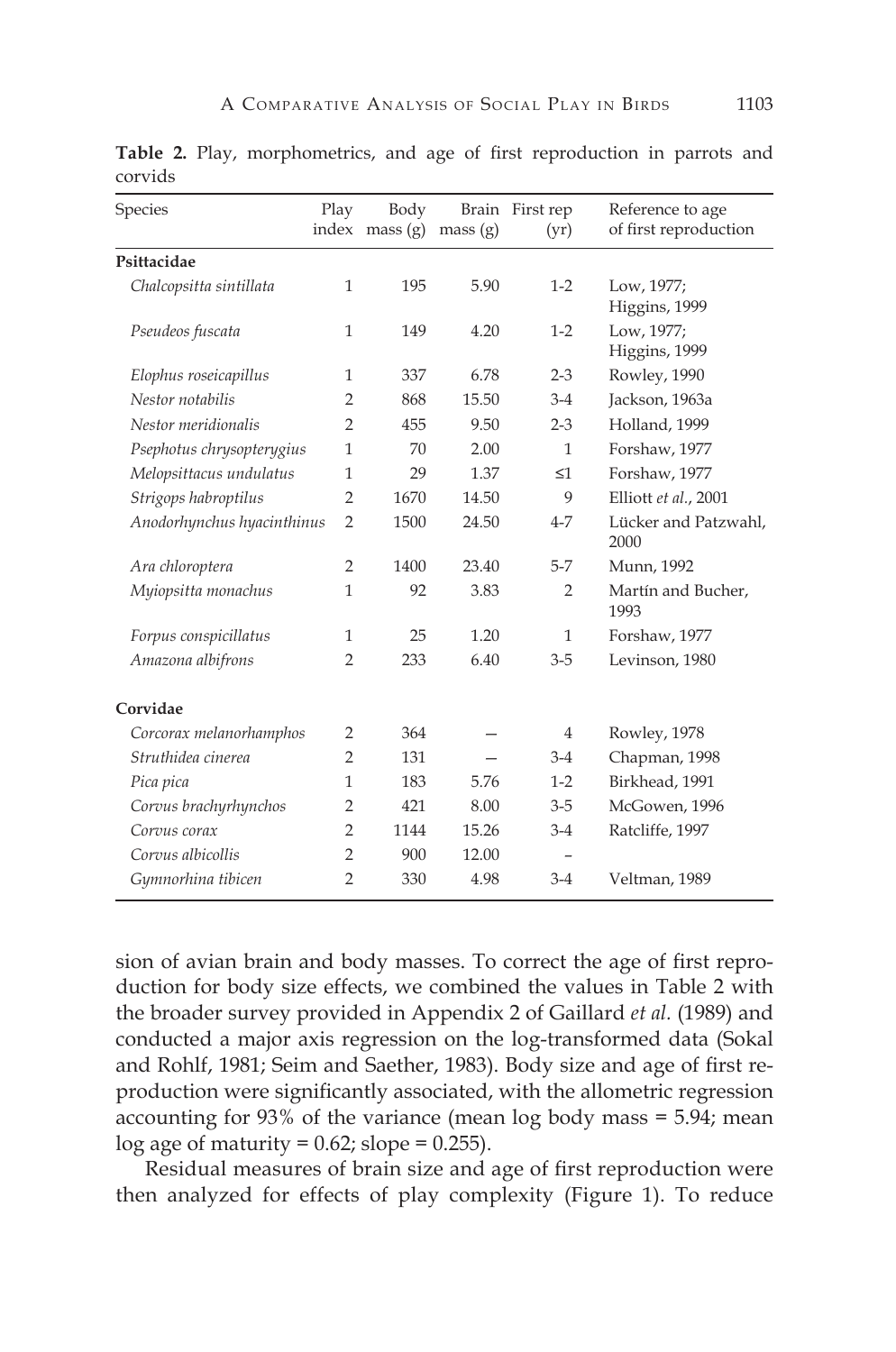

**Figure 1. C**ontrasts in brain size and age of first reproduction (AFR). Data from individual species were log-transformed and corrected for body size effects by converting to residuals of major axis allometric regressions. Box plots display medians, hinges, and adjacent values from the distribution of residuals averaged within genera. **a**: Average residual log brain sizes for Low (*N* = 8 genera) and High (*N* = 7 genera) play complexity groups of parrots and corvids. **b**: Comparison taxa  $-$  P&C ( $N = 32$  genera) are genera of parrots and corvids not described as showing social play; HBill (*N* = 6 genera) are genera of hornbills, two of which were described as showing social play. **c**: Residual log age of first reproduction for Low (*N* = 8) and High (*N* = 7) play complexity groups of parrots and corvids.

statistical dependency, average residuals were calculated for *Corvus*  and *Nestor*, both of which were represented by two or more species, and analyses were conducted at the generic level (Harvey and Pagel, 1991). More precise methods for controlling for phylogenetic relationships are available (Iwaniuk *et al.*, 2001), but they could not feasibly be employed in this case, given the small sample size and the uncertain state of knowledge of parrot systematics (Sibley and Ahlquist, 1990). Residual brain sizes (Figure 1a) were significantly greater than zero for species with both simple and complex social play (simple:  $t(7)$  = 9.26, *p* < 0.001; complex: *t*(6) = 7.23, *p* < 0:001), but the two groups did not differ significantly from each other (Wilcoxon rank sums, *W*+(8,  $(7) = 64$ ,  $p > 0.4$ ). Parrots and corvids are generally considered to have relatively larger brains than other, unrelated birds with similar body sizes (Ortega and Bekoff, 1987), which could account for the significantly positive residuals. The alternative hypothesis, however, is that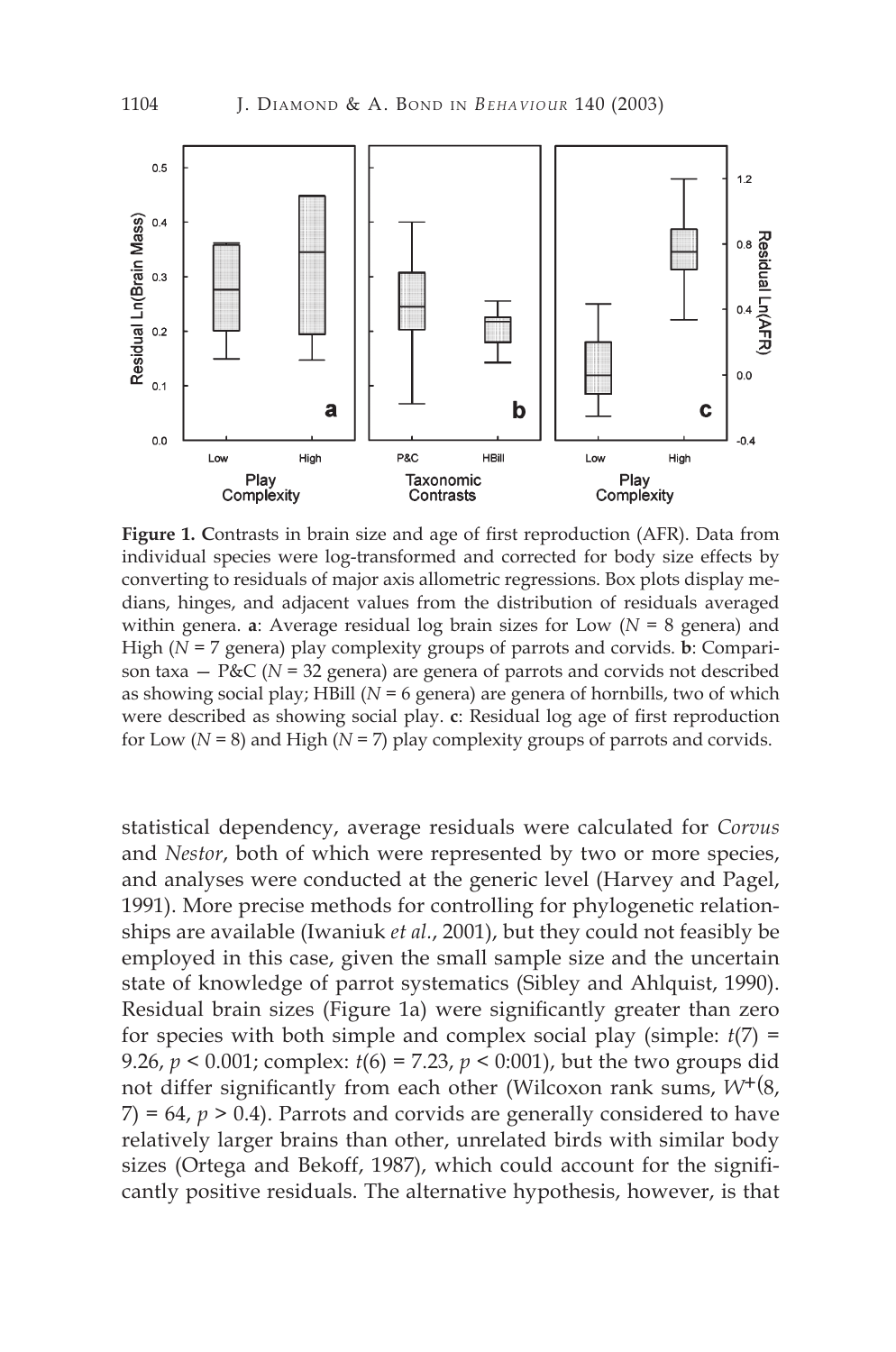parrots and corvids that show any level of social play have relatively larger brains, that social play per se is associated with larger brain size (as is true, at least at the ordinal level, in mammals: Iwaniuk *et al.*, 2001).

To test this hypothesis, we constructed a comparison group, consisting of all parrots and corvids in Mlikovsky's (1989, 1990) data base that were not included in our survey of social play. Brain size and body size for this set of 66 species were log-transformed, and residual brain sizes were calculated from Nealen and Ricklefs' (2001) allometric regression (Figure 1b). For analysis, the species residuals were averaged within genera, as discussed above, and genera that were included in the social play data were removed. As expected, residual brain sizes in this comparison group were also significantly greater than zero  $(t(31) = 16.2, p$ < 0:001). Brain sizes for species with both simple and complex social play did not differ significantly from those in the comparison group, however (simple: *W*+(8, 32) = 186, *p* > 0.4; complex: *W*+(7, 32) = 180, *p* > 0:15). Parrots and corvids that play socially at any level of complexity do not appear to have larger relative brain sizes than are characteristic of the families as a whole. It should be noted that there are undoubtedly a number of species in our comparison group that do play socially, but that have not been observed to do so. As a result, this analysis may be unduly conservative.

Relative brain size is, however, greater in these two playful avian families than would be expected from the allometric regression of brain and body size for birds as a whole, much as Ortega and Bekoff (1987) assumed. To test whether this relationship might hold for other avian taxa from which extensive social play had been recorded, we conducted the same analysis of residual brain size averaged within genera for the Bucerotiformes. The six genera of hornbills in Mlikovsky's (1989; corrected to accord with Sibley and Monroe, 1990) data base (including two that had been recorded as showing play fighting or social object play) showed significantly higher relative brain sizes than expected (Figure 1b;  $t(5) = 15.1$ ,  $p < 0.001$ ), supporting the notion that extensive social play in birds may generally be associated with relatively large brain sizes. Because the complexity of social play was not significantly associated with brain size when comparing among genera of parrots and corvids, however, we must infer that the relationship between brain size and play differs according to the rank of the taxon being analyzed (Harvey and Pagel, 1991; but see Byers, 1999), as Iwaniuk *et al.* (2001) discovered in a similar species-based analysis of play in mammals.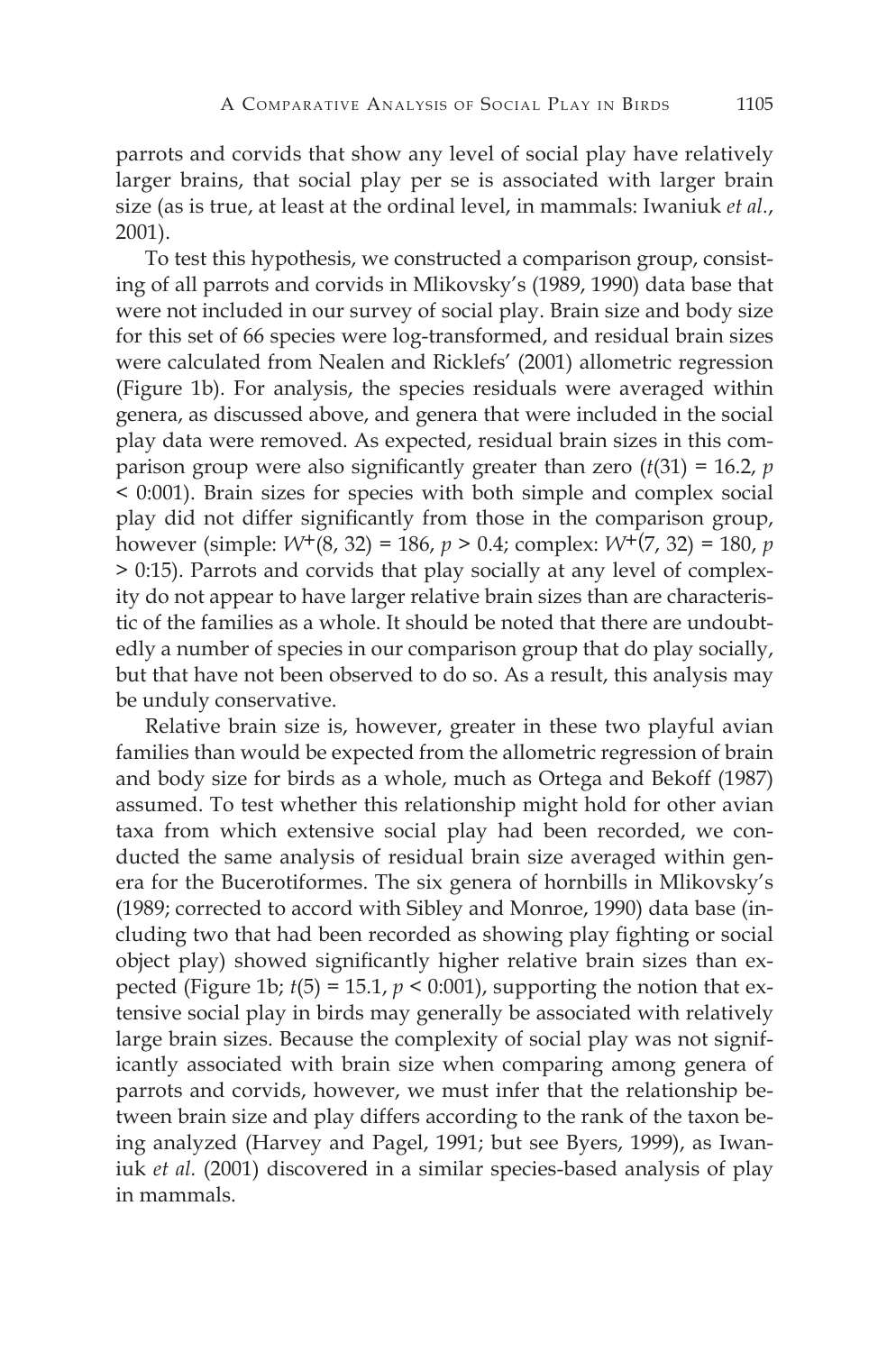A similar, generic-level analysis of the relationship between social play complexity and age of first reproduction, in contrast, showed a statistically significant difference  $(W^+(8,9) = 37, p < 0:001)$ , with the complex social play species taking considerably longer to reach maturity (Figure 1c). The residual age of first reproduction for the complex play group was also significantly greater than zero  $(t(8) = 9.19, p <$ 0.001), while that for the simple play group was not  $(t(7) = 0.52, p > 0.6)$ . Parrots and corvids that exhibited simple social play thus showed an age of maturity that was entirely in line with what would be expected of an average bird of their body size, while those that exhibited more complex social play showed a greater age of first reproduction than expected. This suggests that complex social play may be functionally distinctive from simple social play and that it may have evolved in association with a later age of first reproduction. Our findings are consistent with analyses of play in mammals that have demonstrated a strong association between play complexity and the length of the juvenile phase, even when the data are corrected for body size effects (Joffe, 1997; Pellis and Iwaniuk, 2000).

#### **Discussion**

The phylogenetic distribution of social play in birds suggests that fully realized play fighting, play invitation, or social object play has evolved separately in at least four different lineages, including parrots, corvids, hornbills, and Eurasian babblers. Of these, only parrots and corvids currently provide a sufficient sample of playing species to allow for tentative interpretations of the pattern of evolution of the behavior. Social play appears to be widely distributed among the Psittacidae, occurring in at least some form even in species as ecologically and taxonomically distant as budgerigars and hyacinthine macaws. In addition, many of the characteristic action patterns of *Nestor* social play, including rolling over, hopping, bill fencing, and wing flapping, are displayed in similar forms and contexts across some species in both the Australasian and the South American radiations (Smith, 1975; Sibley and Ahlquist, 1990; Christidis *et al.*, 1991). It is possible that social play behaviors may be phylogenetically primitive in the Psittacidae, and that parrot species that have not been recorded as showing social play either may have lost the behavior secondarily or may not yet have been observed under appropriate environmental or developmental circumstances.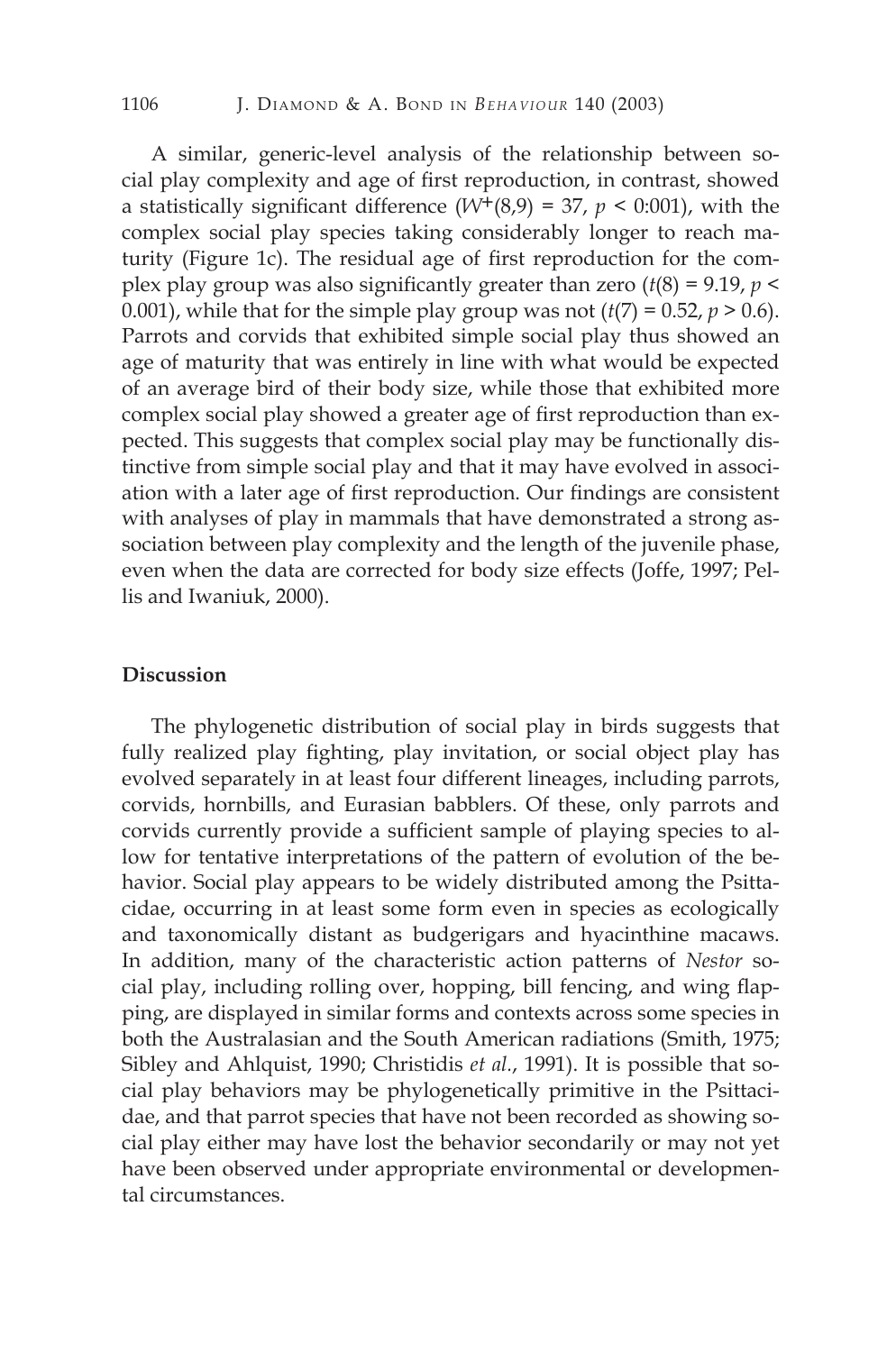The phylogeny of social play in corvids appears to have taken a different course. The form of the behavior is readily distinguishable from that in parrots. Social object play is significantly more frequent in corvids and, with the exception of the cooperatively breeding Australian species, play invitations appear to be less common. This suggests that the selective factors that led to social play in corvids may have differed from those in parrots. Corvids show more foraging innovation than parrots and more tool use (Lefebvre *et al.*, 1998, 2001, 2002), suggesting that exploratory or playful object manipulation is a more common feature of corvid behavior, and its incorporation into their social play may have parallels to the evolution of social object play in keas.

Our analyses of the effects of relative brain size and age of first reproduction suggest that social play in birds has evolved in response to a range of causal factors operating at different taxonomic levels. Higher-level taxa that include socially playing species (corvids, parrots, and hornbills) have significantly larger relative brain sizes than would be expected of an average bird of similar body size, confirming the suggestions of previous authors (Fagen, 1981; Ortega and Bekoff, 1987). Brain size is only one component of a larger adaptive complex, however. These avian groups are also characterized by altricial development, and altriciality has also been found to be associated with both higher incidence of play behavior (Ortega and Bekoff, 1987) and larger relative brain size (Bennett and Harvey, 1985b).

The fact that we found brain size to have no predictive value with respect to the complexity of social play within taxa, however, suggests that its causal associations with social play are rather remote (Iwaniuk *et al*., 2001). At the ordinal or family level, differences in relative brain size are probably best viewed as part of a large-scale life history variation in birds. In more altricial species, greater post-hatching parental investment is associated with smaller clutch sizes and larger adult brains (Bennett and Harvey, 1985a, b; Ricklefs and Starck, 1998). Large relative brain size and altricial development may, thus, be considered preconditions for the evolution of play behavior, rather than direct causal factors (Table 3; Harvey and Pagel, 1991).

Within these altricial taxa, the evolution of social play appears to be promoted in families or genera that show higher levels of sociality, of associations or relationships between multiple individuals that persist over time (Table 3). Skutch (1987) provides a number of examples of social play in cooperatively breeding species, including Australian corvids, ground hornbills, and babblers, all of which were cited in our lit-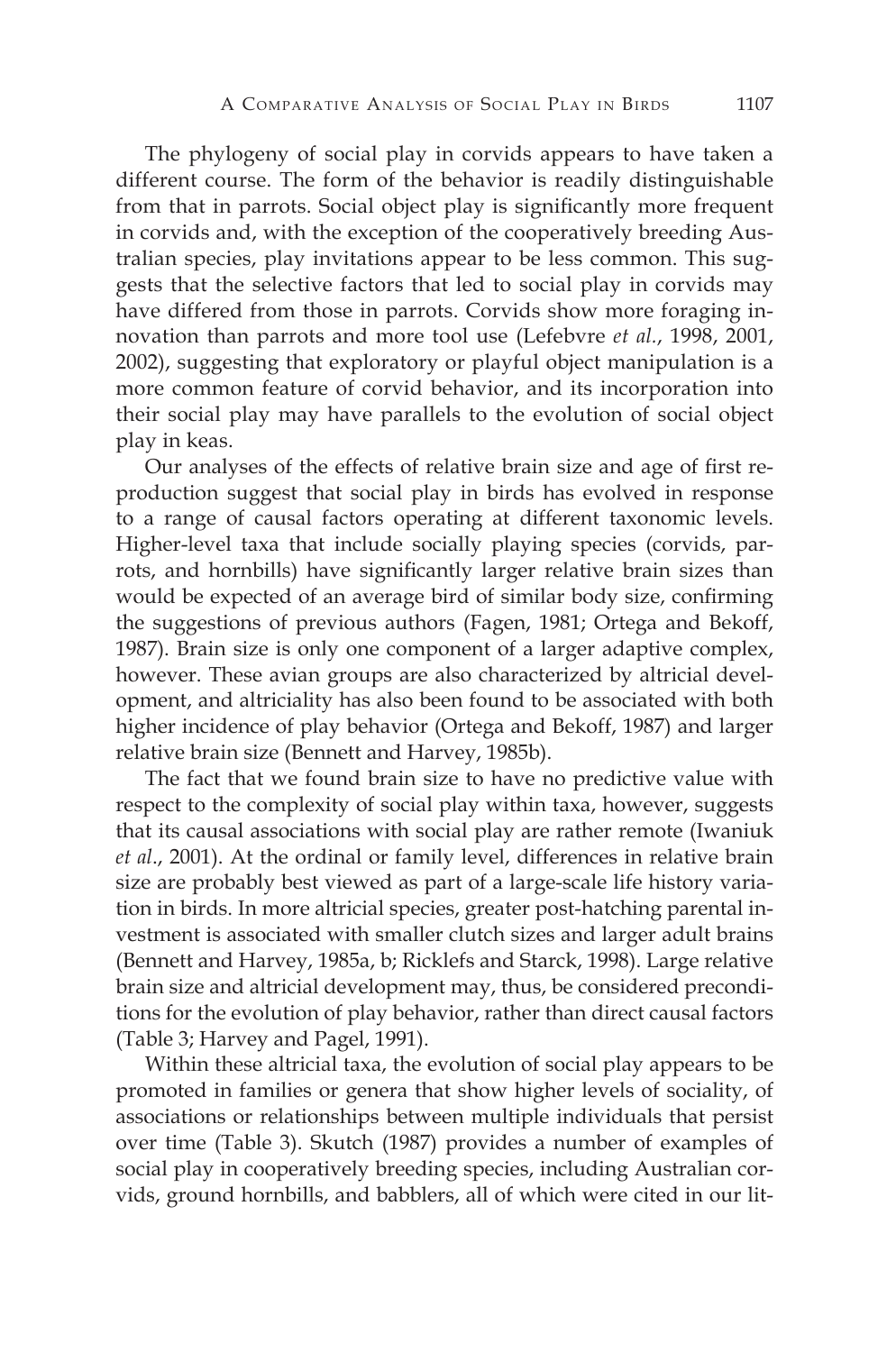| Taxonomic level | Life history variable or factor                                         | Occurrence/Type of play                                                                 |
|-----------------|-------------------------------------------------------------------------|-----------------------------------------------------------------------------------------|
| Order/Family    | Larger brain size/Altriciality                                          | Enables evolution of play                                                               |
| Family/Genus    | Sociality/Cooperative breeding                                          | Promotes social play                                                                    |
| Genus/Species   | Delayed reproduction/Persistent<br>association of juveniles with adults | Selects for complex social play<br>in taxa in which social play is<br>relatively common |

**Table 3.** The occurrence and complexity of social play in birds is influenced by different causal factors at different taxonomic levels

erature survey (Table 3). Parrots do not breed cooperatively, but many of them are highly gregarious, particularly outside of the breeding season, with fledged young forming persisting associations with parents or other juvenile birds (Rowley, 1990; Munn, 1992; Collar, 1997; Juniper and Parr, 1998; Diamond and Bond, 1999). Similar social attachments are exhibited in many of the larger corvids, as well (Kilham, 1989; Ratcliffe, 1997). Sociality does not compel the evolution of social play, however, even in taxa that are well-represented with playful species. Cooperatively breeding corvids in North America have been studied intensively for many years (*e.g.* Woolfenden and Fitzpatrick, 1984, 1990; Brown, 1987; Skutch, 1987; Marzluff and Balda, 1992). These studies have yielded some suggestions of solitary play (Skutch, 1987; Marzluff and Balda, 1992), but no unambiguous instances of social play have been noted.

Within avian taxa that show social play, the behavior appears to acquire a more complex, differentiated form in species in which delayed reproduction is accompanied by persistent associations between juveniles and adults (Table 3). Delayed maturation alone is not sufficient, as there are numerous avian taxa in which young birds require years of experience prior to beginning breeding, but from which no instances of social play have ever been documented (*e.g.* Pelecanidae, Ciconiidae, or Procellariidae; Gaillard *et al.*, 1989). The addition of a persisting association between conspecifics and post-fledging juveniles appears to be crucial in promoting complex social play. For example, juvenile keas and kakas engage in complex social play when they aggregate with adults at feeding sites. Complex social play in apostlebirds occurs between juvenile helpers within a cooperatively breeding family group. In Arabian babblers, complex social play is observed among juvenile birds remaining in their parental group over a subsequent breeding season. The factors that facilitate the occurrence of simple social play—play chasing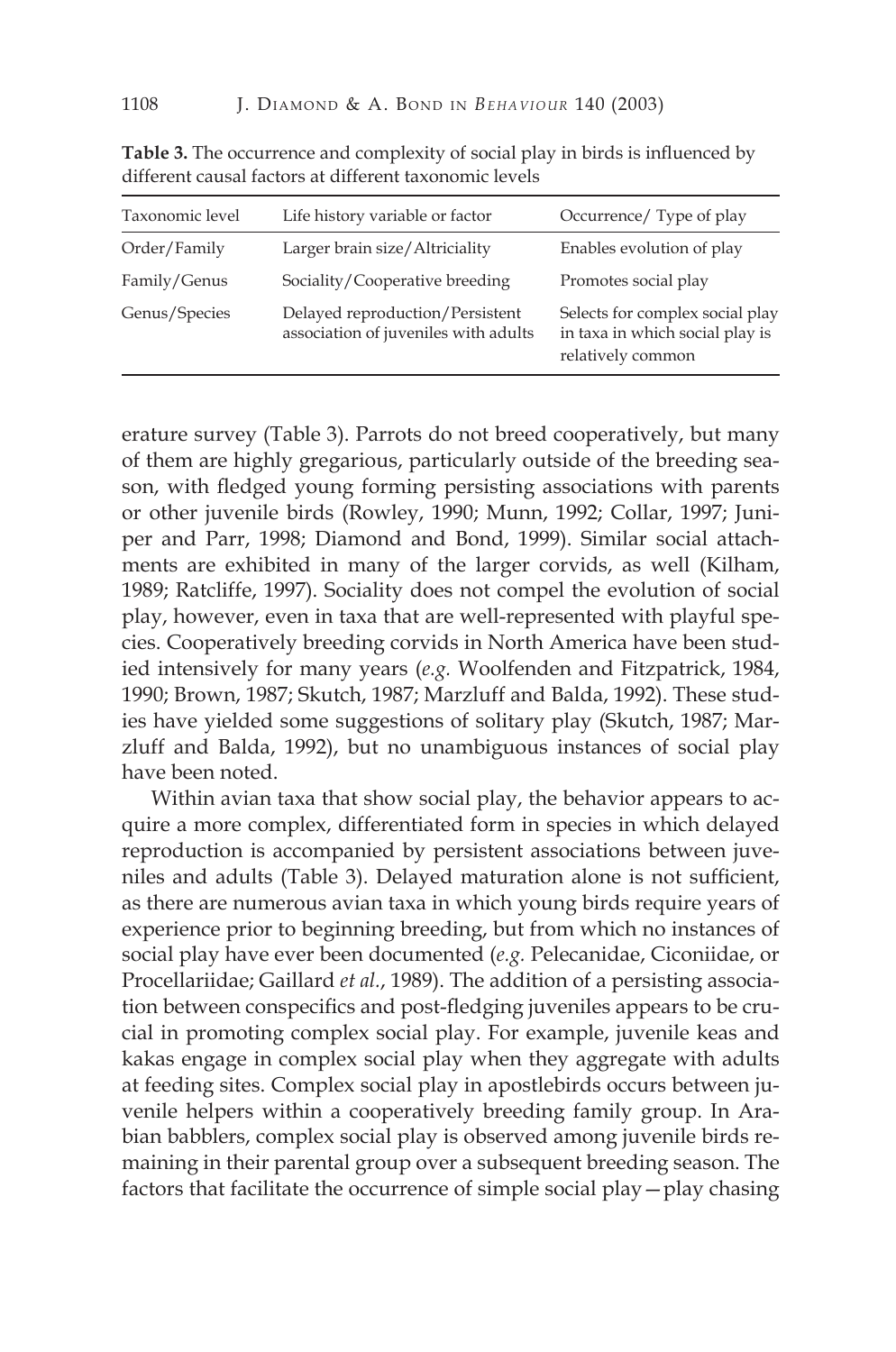and play fighting—are less evident, but the fact that only complex social play shows an association with age of first reproduction suggests that these two behavioral categories may be functionally and evolutionarily distinct.

The association between delayed reproduction and complex play could simply reflect the consequences of a release from the evolutionary constraints that apply to young animals trying to make their own way in the world. Social play is potentially hazardous and, of necessity, it is generally accorded lower priority than predator avoidance, foraging, or intraspecific aggression (Fagen, 1981; Power, 2000). However, the combination of a prolonged nonreproductive phase with at least adventitious custodial care by adults may provide the necessary protective environment that would allow selection for social play to operate (Diamond and Bond, 1999). In this view, juvenile birds that exhibit complex play may be experiencing a social environment that is similar, in many ways, to that of juvenile mammals. Social play in the most playful species of birds certainly rivals that of carnivores and possibly that of primates (Fagen, 1981; Ortega and Bekoff, 1987). Yet play is broadly distributed among mammals and, in contrast, relatively limited among birds (Iwaniuk *et al.,* 2001). There are undoubtedly many reasons for this striking difference between the vertebrate classes, but it is worth noting that long, protected juvenile phases with extended parental care are characteristic of mammalian social development and generally rare among birds (Ewer, 1973; Pagel and Harvey, 1993). If social play occurs primarily where there are persisting custodial associations between juveniles and adults, the conditions necessary for its evolution may be met with more often among mammals than among birds.

#### **References**

- Ashmole, N. P. and Tovar, H. S. (1968). Prolonged parental care in royal terns and other birds. Auk 85, pp. 90-100.
- Baldwin, M. (1974). Studies of the apostle bird at Inverell. Part 1. General behaviour. Sunbird 5, pp. 77-88.
- Barber, N. (1991). Play and energy regulation in mammals. Q. Rev. Biol. 66, pp. 129-147.
- Beach, F. A. (1945). Current concepts of play in animals. Am. Nat. 79, pp. 523-541.

Bekoff, M. (1974). Social play and play-soliciting by infant canids. Am. Zool. 14, pp. 323- 340.

Bekoff, M. (1976). Animal play: problems and perspectives. *In:* Perspectives in ethology, Vol. 2 (P. P. G. Bateson and P. H. Kolpfer, eds.). Plenum Pub. Company, New York, pp. 165-188.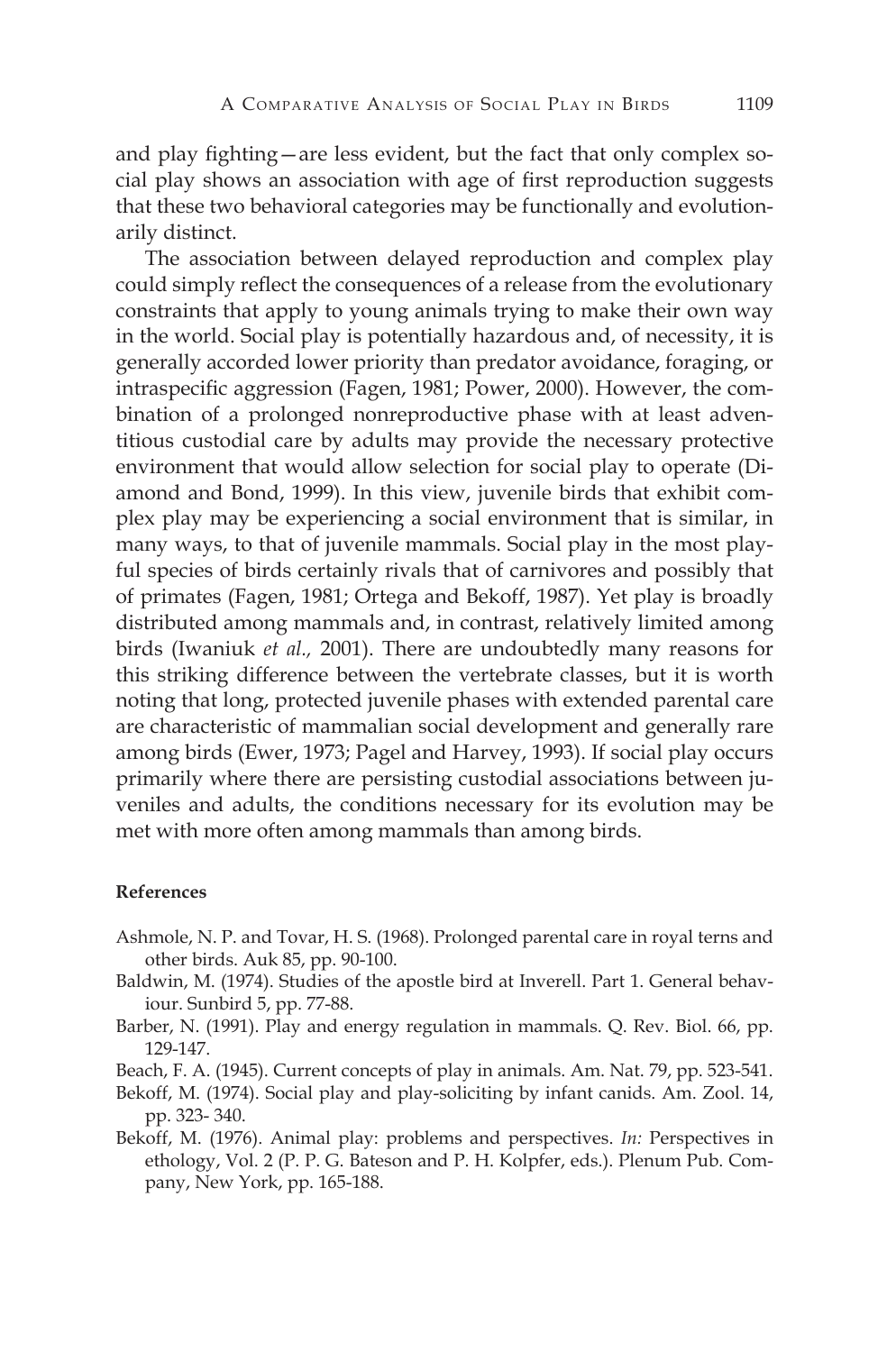Bekoff, M. (1984). Social play behavior. Bioscience 34, pp. 228-233.

- Bekoff, M. (1995). Play signals as punctuation. The structure of social play in canids. Behaviour 132, pp. 419-29.
- Bekoff, M. and Allen, C. (1998). Intentional communication and social play: how and why animals negotiate and agree to play. *In:* Animal play: evolutionary, comparative and ecological perspectives (M. Bekoff and J. A. Byers, eds.). Cambridge University Press, Cambridge, pp. 97-114.
- Bekoff, M. and Byers, J. A. (1981). A critical reanalysis of the ontogeny and phylogeny of mammalian social and locomotor play: an ethological hornet's nest. *In:* Behavioral development: The Bielefield interdisciplinary conference (K. Immelmann, G. Barlow, L. Petrinovich & M. Main, eds.). Cambridge University Press, New York, pp. 296-337.
- Bekoff, M. and Byers, J. A. (eds.. ) (1998). Animal play: evolutionary, comparative and ecological perspectives. Cambridge University Press, Cambridge.
- Bekoff, M., Diamond, J. and Mitton, J. B. (1981). Life history patterns and sociality in canids: Body size, reproduction, and behavior. Oecologia 50, pp. 386-390.
- Bennett, P. M. and Harvey, P. H. (1985a). Relative brain size and ecology in birds. J. Zool. (Lond. ) (A) 207, pp. 151-169.
- Bennett, P. M. and Harvey, P. H. (1985b). Brain size, development and metabolism in birds and mammals. J. Zool. (Lond. ) (A) 207, pp. 491-509.
- Birkhead, T. R. (1991). The magpies, the ecology and behavior of black-billed and yellow-billed magpies. T. and A. D. Poyser, London.
- Blumstein, D. T. (1990). An observation of play in bearded vultures. Condor, 92, pp. 779- 781.
- Bond, A. B. and Kamil, A. C. (2002). Visual predators select for crypticity and polymorphism in virtual prey. Nature 415, pp. 609-613.
- Bond, A. B., Kamil, A. C., and Balda, R. P. (2003). Social complexity and transitive inference in corvids. Anim. Behav. 65, pp. 479-487.
- Brereton, J. L. G. (1971). Inter-animal control of space. *In:* Behavior and environment (A. H. Esser, ed. ). Plenum, New York, pp. 69-91.
- Brown, J. L. (1987). Helping and communal breeding in birds: ecology and evolution. Princeton University Press, Princeton, NJ.
- Burghardt, G. M. (1998). The evolutionary origins of play revisited: lessons from turtles. *In:* Animal play: evolutionary, comparative and ecological perspectives (M. Bekoff and J. A. Byers, eds.). Cambridge University Press, Cambridge, pp. 1-26.
- Burghardt, G. M. (2001). Play attributes and neural substrates. *In:* Handbook of behavioral neurobiology, Vol. 13 (E. Bass, ed. ). Kluwer Academic/Plenum Publishers, New York, pp. 317- 356.
- Byers, J. A. (1999). The distribution of play behavior among Australian marsupials. J. Zool. (Lond. ) 247, pp. 349-356.
- Chapman, G. (1998). The social life of the apostlebird, *Struthidea cinerea*. Emu 98, pp. 178- 183.
- Chisholm, A. H. (1958). Bird wonders of Australia. Holt Rinehart and Winston, New York.
- Christidis, L., Schodde, R., Shaw, D. D., and Maynes, S. F. (1991). Relationships among the Australo-papuan parrots, lorikeets, and cockatoos (Aves: Psittaci-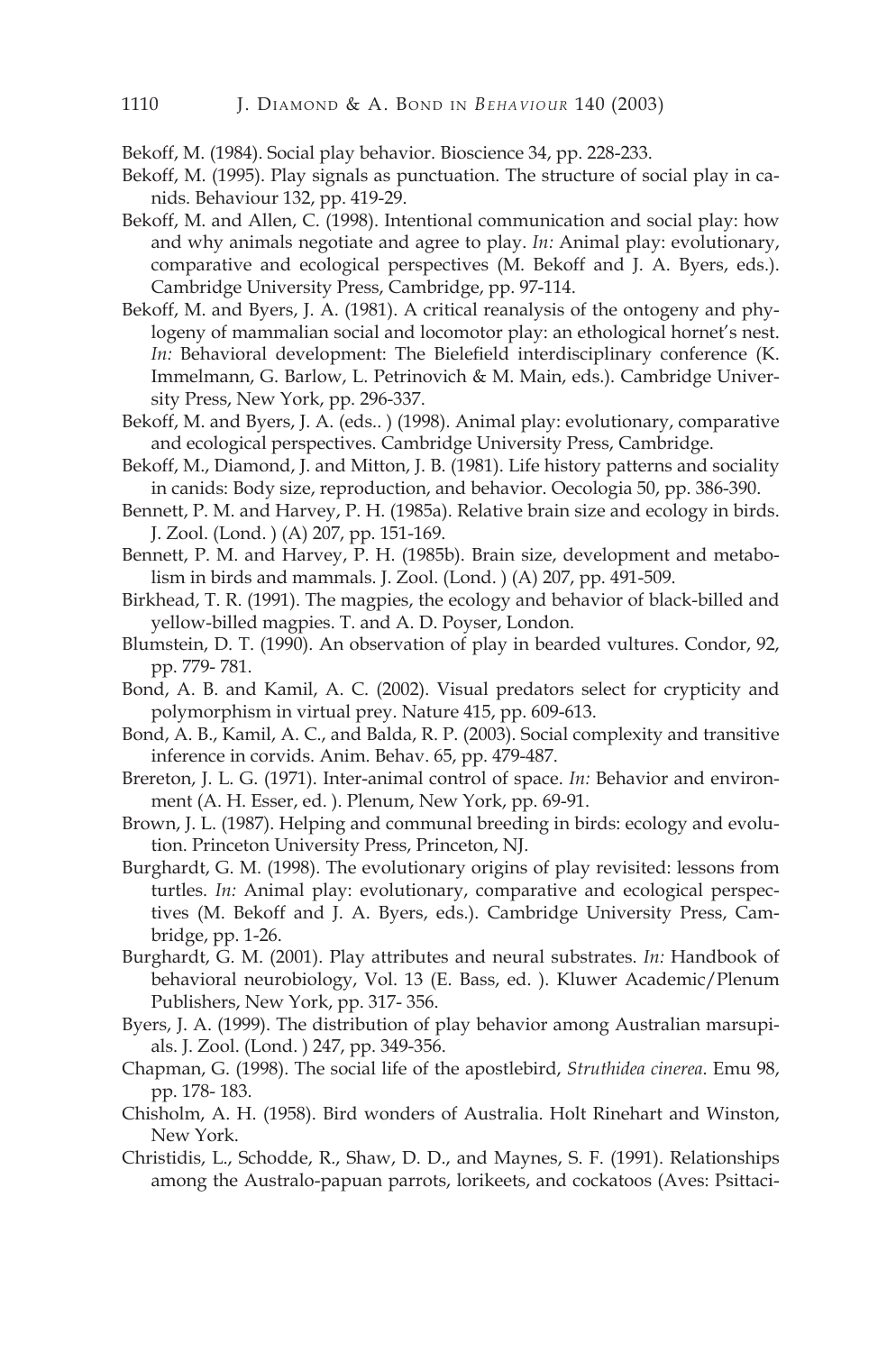formes): Protein evidence. Condor 93, pp. 302-317.

- Collar, N. J. (1997). Family psittacidae (parrots). *In:* Handbook of birds of the world, Vol. 4: Sandgrouse to cuckoos (J. del Hoyo, A. Elliott and J. Sargatal, eds.). Lynx Edicions, Barcelona, pp. 280-477.
- Deckert, G. (1991). Spielverhalten bei Elstern, *Pica pica* (L. ), und Grünflügelaras, *Ara chloroptera* G. R. Gray. Mitt. Zool. Mus. Berl. 67 Suppl. : Ann. Orn. 15, pp. 55-64.
- Deckert, G. and Deckert, K. (1982). Spielverhalten und Komfortbewegungen beim Grünflügelara (*Ara chloroptera* G. R. Gray). Bonn. Zool. Beitr. 33(2-4), pp. 269-281.
- Diamond, J. and Bond, A. B. (1991). Social behavior and the ontogeny of foraging in the kea (*Nestor notabilis*). Ethology 88, pp. 128-144.
- Diamond, J. and Bond, A. B. (1999). Kea, bird of paradox, the evolution and behavior of a New Zealand parrot. University of California Press, Berkeley, CA.
- Diamond, J. and Bond, A. B. (2002). Play in parrots. Interpretive Birding 3, pp. 56-57.
- Dunning, J. B, Jr. (ed. ). (1993). CRC handbook of avian body masses. CRC Press, Boca Raton, FL.
- Eklow, A. (1988). The behaviour of ravens *Corvus corax*, in fresh snow. Var-Fagelvarld 47, pp. 89-90.
- Elliot, G. P., Merton, D. V. and Jansen, P. W. (2001). Intensive management of a critically endangered species: the kakapo. Biol. Conserv. 99, pp. 121-133.
- Engesser, U. (1977). Sozialisation junger Wellensittiche (*Melopsittacus undulatus*). Z. Tierpsychol. 43, pp. 68-105.
- Ewer, R. F. (1973). The carnivores. Comstock Pub. Co., Ithaca, NY.
- Fagen, R. (1981). Animal play behavior. Oxford University Press, New York.
- Felsenstein, J. (1985). Phylogenies and the comparative method. Am. Nat. 125, pp. 1-15.
- Fernandez, P., Carezzano, F. and Speroni, N. B. de (1997). Análisis cuantitativo encefálico e índices cerebrales en *Aratinga acuticaudatay Myiopsittamonachus* de Argentina (Aves: Psittacidae). Rev. Chil. Hist. Nat. 70, pp. 269-275.
- Ficken, M. S. (1977). Avian play. Auk. 94, pp. 573-582.
- Forshaw, J. M. (1977). Parrots of the world. T. F. H. Publications, Neptune, NJ.
- Fossey, D. (1978). Development of the mountain gorilla (*Gorilla gorilla beringei*): The first thirty-six months. *In:* The great apes (D. Hamburg and E. McCowen, eds.). Benjamin/Cummings, Menlo Park, CA, pp. 139-185.
- Gaillard, J. M., Pontier, D., Allainé, D., Lebreton, J. D., Trouvilliez, J. and Clobert, J. (1989). An analysis of demographic tactics in birds and mammals. Oikos 56, pp. 59-76.
- Gamble, J. R. and Cristol, D. A. (2002). Drop-catch behavior is play in herring gulls, *Larus argentatus.* Anim. Behav. 63, pp. 339-345.
- Garnetzke-Stollmann, K. and Franck, D. (1991). Socialization tactics of the spectacled parrotlett (*Forpus conspicillatus*). Behaviour 119, pp. 1-29.
- Garvey, C. (1990). Play. Harvard University Press, Cambridge, MA.
- Gaston A. J. (1977). Social behavior within groups of jungle babblers (*Turdoides striatus*). Anim. Behav. 25, pp. 828-848.
- Groos, K. (1898). The play of animals. D. Appleton and Co., New York, NY.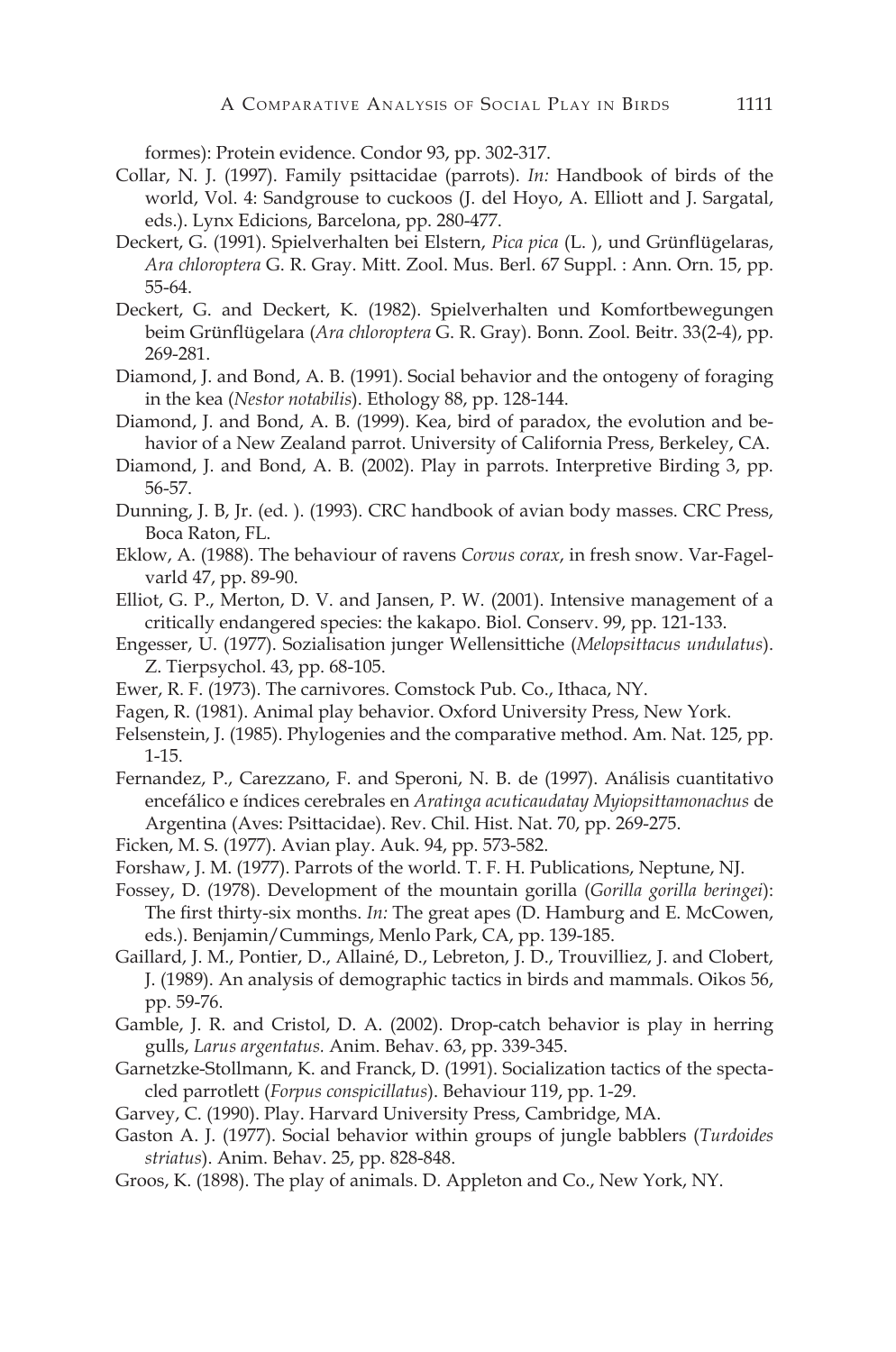- Gwinner, E. (1966). Über einige Bewegungspiele des Kohlraben (*Corvus corax* L. ). Z. Tierpsychol. 23, pp. 28-36.
- Harvey, N. C., Farabaugh, S. M. and Druker, B. B. (2002). Effects of early rearing experience on adult behavior and nesting in captive Hawaiian crows. Zoo Biol. 21, pp. 59-75.
- Harvey, P. H. and Pagel, M. D. (1991). The comparative method in evolutionary biology. Oxford U. Press, Oxford.
- Heinrich, B. and Smolker, R. (1998). Play in common ravens (*Corvus corax*). *In:* Animal play: Evolutionary, comparative and ecological perspectives (M. Bekoff and J. A. Byers, eds.). Cambridge University Press, Cambridge, pp. 27-44.
- Hick, U. (1962). Beobachtungen über das Spielverhalten unseres Hyazinth Ara (*Anodorhynchus hyacinthus*). Freunde d. Kölner Zoo 5, pp. 8-9.
- Higgins, P. J. (editor 1999). Handbook of Australian, New Zealand and Antarctic birds. Vol. 4. Parrots to dollarbird. Oxford University Press, Victoria.
- Holland, G. (1999). Kaka breeding at Mt Bruce. OSNZ Supplement, Notornis 46, pp. 1.
- Hutson, H. P. W. (1954). The birds about Dehli. Delhi Birding Watching Society, Dehli.
- Iwaniuk, A. N. and Nelson, J. E. (2002). Can endocranial volume be used as an estimate of brain size in birds? Can. J. Zool. 80, pp. 16-23.
- Iwaniuk, A. N., Nelson, J. E., and Pellis, S. M. (2001). Do big-brained animals play more? Comparative analysis of play and relative brain size in mammals. J. Comp. Psych. 115, pp. 29-41.
- Jackson, J. R. (1963a). The nesting of keas. Notornis 10, pp. 319-26.
- Jackson, J. R. (1963b). Studies at a kaka's nest. Notornis 10, pp. 168-176. Jerison, H. J. (1973). Evolution of the brain and intelligence. Academic Press, New York, NY.
- Joffe, T. H. (1997). Social pressures have selected for an extended juvenile period in primates. J. Hum. Evol. 32, pp. 593-605.
- Juniper, T. and Parr, M. (1998). Parrots: A guide to parrots of the world. Yale University Press, New Haven, CT.
- Keller, R. (1975). Das Spielverhalten der Keas (*Nestor notabilis* Gould) des Zürcher Zoos. Z. Tierpsychol. 38, pp. 393-408.
- Kemp, A. C. (2001). Family Bucerotidae (Hornbills). *In:* Handbook of birds of the world, Vol. 6, Mousebirds to Hornbills (J. del Hoyo, A. Elliott and J. Sargatal, J., eds.). Lynx Edicions, Barcelona, pp. 436-523.
- Kemp, A. C. and Kemp, M. I. (1980). The biology of the southern ground hornbills *Bucorvus leadbeateri* (Vigors) (Aves: Bucerotidae). Ann. Transvaal Mus. 32, pp. 65-100.
- Kilham, L. (1974). Play in hairy, downy and other woodpeckers. Wilson Bull 86, 35-42.
- Kilham, L. (1984). Play-like behavior of American crows. Florida Field Naturalist 12, pp. 33-36.
- Kilham, L. (1989). The American crow and the common raven. Texas University Press, College Station, TX.
- Lefebvre, L., Gaxiola, A., Dawson, S., Timmermans, S., Rosza, L. and Kabai, P. (1998). Feeding innovations and forebrain size in Australasian birds. Behaviour 135, pp. 1077- 1097.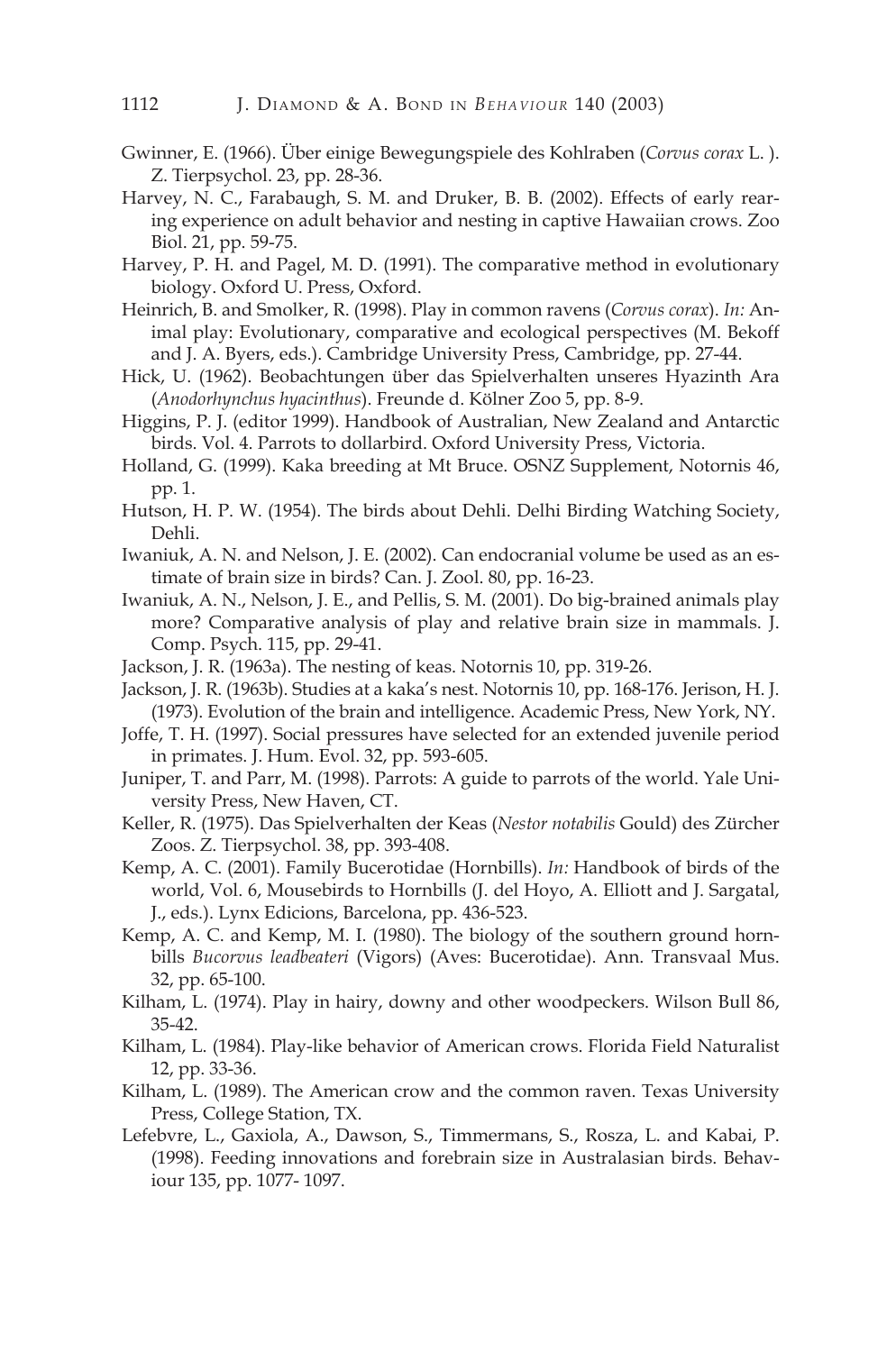- Lefebvre, L., Juretic, N., Nicolakakis, N., and Timmermans, S. (2001). Is the link between forebrain size and feeding innovations caused by confounding variables? A study of Australian and North American birds. Anim. Cogn. 4, pp. 91-97.
- Lefebvre, L., Nicolakakis, N., and Boire, D. (2002). Tools and brains in birds. Behaviour 139, pp. 39-973.
- Lefebvre, L., Whittle, P., Lascaris, E., and Finklestein, A. (1997). Feeding innovations and forebrain size in birds. Anim. Behav. 53, pp. 549-560.
- Levinson, S. L. (1980). The social behavior of the white fronted amazon (*Amazona albifrons*). Int. Council for Bird Preservation Technical Pub. 1, pp. 403-417.
- Lorenz, K. Z. (1956). Plays and vacuum activities. L'Instinct dans le Comportment des Animax et de L'Homme (ed. Autuori *et al.* ). Paris Fondation Singer-Polignac, Masson et Cie.
- Low, R. (1977). Lories and lorikeets, The brush-tongued parrots. Paul Elek, London.
- Lücker, H. and Patzwahl, S. (2000). The European endangered species programme (EEP) for the Hyacinth macaw *Anodorhynchus hyacinthinus* from 1989 to 1998. Int. Zoo Yb. 37, pp. 178-183.
- Martín, L. F. and Bucher, E. H. (1993). Natal dispersal and first breeding age in Monk parakeets. Auk 110, pp. 930-933.
- Marzluff, J. M. and R. P. Balda (1992). The pinyon jay: Behavioral ecology of a cooperative corvid. T and A D Poyser, London.
- McGowen, K. J. (1996). Family lives of the uncommon American crow. Cornell Plantations Mag. 51, pp. 1-4.
- Mech, L. D. (1970). The wolf, the ecology and behavior of an endangered species. University of Minnesota Press, Minneapolis, MN.
- Mlikovsky, J. (1989). Brain size in birds: 3. Columbiformes through Piciformes. Vest Cs Spolec Zool. 53, pp. 252-264.
- Mlikovsky, J. (1990). Brain size in birds: 4. Passeriformes. Acta Soc. Zool. Bohemoslov 54, pp. 27- 37.
- Monroe, B. L. and Sibley, C. G. (1993). A world checklist of birds. Yale University Press, New Haven, CT.
- Moreau, R. E. (1938). A contribution to the biology of the Musophagiformes, the so-called plantain eaters. Ibis 2, pp. 639-671.
- Moreau, R. E. and Moreau, W. M. (1944). Do young birds play? Ibis 86, pp. 93-94.
- Müller-Schwarze, D. (1978). Play behavior in the adelie penguin. *In:* Evolution of play behavior (D. Müller-Schwarze, ed. ). Dowden, Hutchinson and Ross, Inc., Stroudsburg, Pennsylvania, pp. 375-377.
- Munn, C. A. (1992). Macaw biology and ecotourism, or "when a bird in the bush is worth two in the hand". *In:* New world parrots in crisis (S. R. Beissinger and N. F. R. Snyder, eds.). Smithsonian Institution Press, Washington, pp. 47-72.
- Negro, J. J., Bustamante, J., Milward, J., and Bird, D. M. (1996). Captive fledgling American kestrels prefer to play with objects resembling natural prey. Anim. Behav. 52, pp. 707- 714.
- Nealen, P. M. and Ricklefs, R. E. (2001). Early diversification of the avian brain: body relationship. J. Zool. (Lond. ) 253, pp. 391-404.
- Ortega, J. C. and Bekoff, M. (1987). Avian play: comparative evolutionary and developmental trends. Auk 104, pp. 338-341.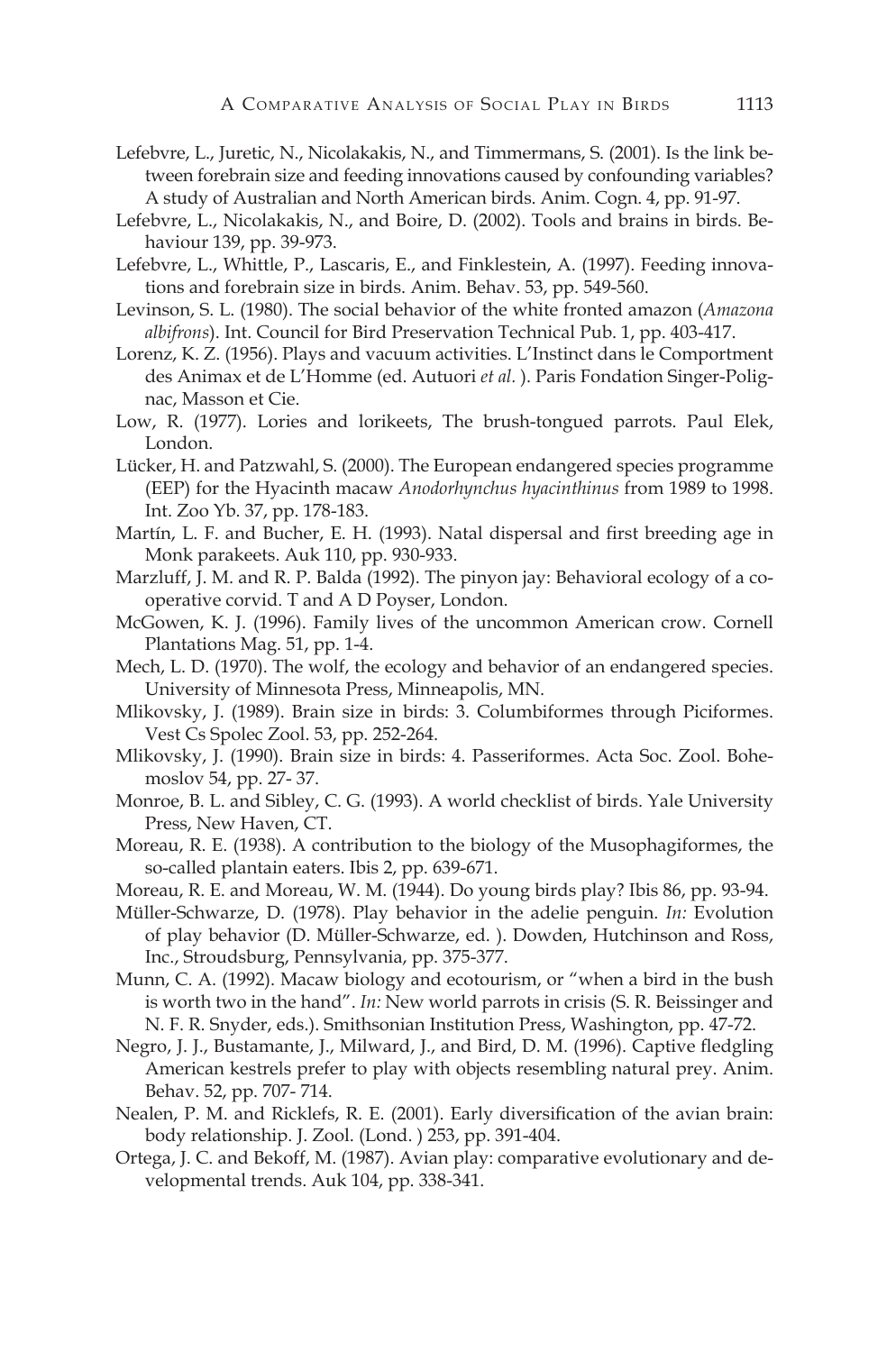- Pagel, M. D. and Harvey, P. H. (1993). Evolution of the juvenile period in mammals. *In:* Juvenile primates: Life history, development, and behavior (M. E. Periera and L. A. Fairbanks, eds.). Oxford University Press, Oxford, pp. 28-37.
- Pandolfi, M. (1996). Play activity in young Montagu's harriers (*Circus pygargus*). Auk 113, pp. 935-938.
- Parker, S. T. and Milbrath, C. (1994). Contributions of imitation and role-playing games to the construction of self in primates. *In:* Self-awareness in animals and humans (S. T. Parker, R. Mitchell, and M. L. Boca, eds.). Cambridge U. Press, Cambridge, pp. 108-128.
- Pellis, S. M. (1981a). Description of social play by the Australian magpie *Gymnorhina tibicen* Based on Eshkol-Wachman Notation. Bird Behav. 3, pp. 61-79.
- Pellis, S. M. (1981b). Exploration and play in the behavioural development of the Australian magpie *Gymnorhina tibicen*. Bird Behav. 3, pp. 37-49.
- Pellis, S. M. (1982). Development of head and foot coordination in the Australian magpie *Gymnorhina tibicen*, and the function of play. Bird Behav. 4, pp. 57-62.
- Pellis, S. M. and Iwaniuk, A. N. (2000). Comparative analysis of the roles of postnatal development in the expression of play fighting in juveniles and adults. Dev. Psychobiol. 36, pp. 136- 147.
- Pellis, S. M. and Pellis, V. C. (1996). On knowing it's only play: The role of play signals in play fighting. Agress. Violent Beh. 1, pp. 249-268.
- Posis, O. (1984). Play in babblers. M. Sc. thesis. Tel-Aviv U. Israel (cited in Zahavi, 1990).
- Potts, K. J. (1969). Ethological studies of the kea (*Nestor notabilis*) in captivity: Nonreproductive behavior. B. S. thesis. Victoria University, Wellington, New Zealand.
- Power, T. G. (2000). Play and exploration in children and animals. Lawrence Erlbaum Assoc. Pubs. Mahwah, NJ.
- Ratcliffe, D. (1997). The raven, a natural history in Britain and Ireland. T. and A. D. Poyser, London.
- Rehkämper, G., Frahm, H. D., and Zilles, K. (1991). Quantitative development of brain and brain structures in birds (Galliformes and Passeriformes) compared to that in mammals (Insectivores and Primates). Brain Behav. Evolut. 37, pp. 125-143.
- Ricklefs, R. E. and Starck, J. M. (1998). Evolution of developmental modes in birds. *In:* Avian growth and development: evolution within the altricial-precocial spectrum (J. M. Starck and R. E. Ricklefs, eds.). Oxford University Press, Oxford, pp. 31-58.
- Rowley, I. (1978). Communal activities among white-winged choughs *Corcorax malanorhamphos.* Ibis 120, pp. 178-197.
- Rowley, I. (1990). Behavioural ecology of the galah, *Eolophus roseicapillus* in the wheatbelt of Western Australia. Surrey Beatty and Sons Pty Limited, Chipping Norton, NSW.
- Rowley, I. (1997). Family Cacatuidae (Cockatoos). *In:* Handbook of birds of the world, Vol. 4: Sandgrouse to cuckoos (J. del Hoyo, A. Elliott, and J. Sargatal, J., eds.). Lynx Edicions, Barcelona, pp. 246-279.